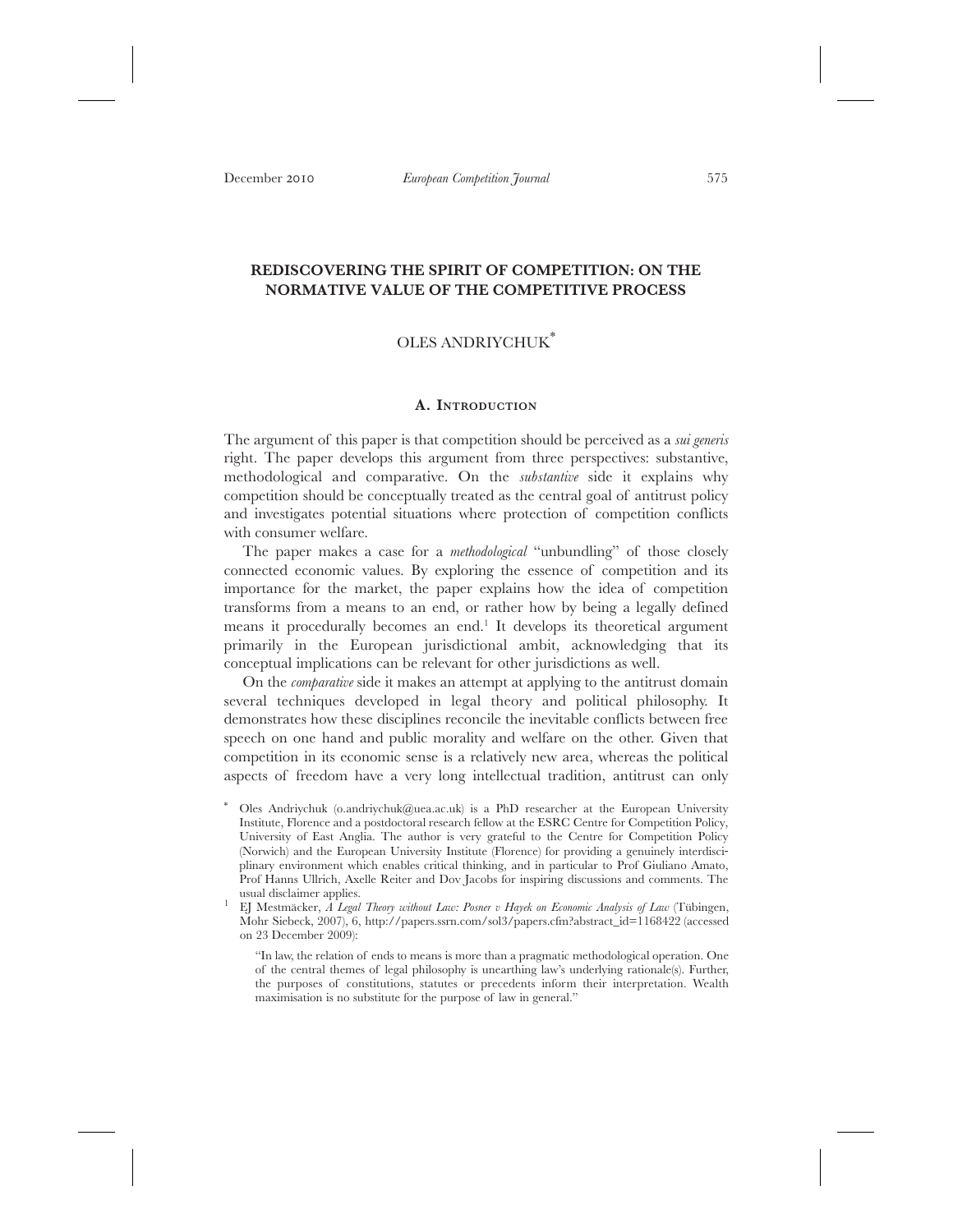benefit from exploring the ways in which legal theory and political philosophy are debating the political and cultural aspects of competition. By drawing a parallel between competition and freedom of speech, the paper shows why the same approach is necessary to solve the discrepancy between competition and consumer welfare. The consequences of defining competition as an independent economic value are not only academic. On a practical level they can lead to exempting some types of restrictive conduct from antitrust sanctions under a new standard.

It is beyond the limits of this paper to discuss the importance of such economic values as consumer welfare, industrial growth, market integration or innovation. The paper does not explore the role of competition in the process of achieving these economic goods either. It also leaves aside ideological tensions between the different types of welfare, perceiving both consumer welfare and total welfare as utilitarian values, which are opposed to an understanding of competition in its deontological sense. In contributing to the argument that competition deserves protection in its own right this paper does not diminish the importance of welfare-centric values. It treats their relation with competition as a *par-in-parem*. This enables the various interested parties to persuade the decision-maker of the importance of each particular value in each particular case via the adversarial adjudicative process.

The paper develops its core argument in 12 sections structured in three parts: I Positive analysis; II Normative proposal; and III Operationalisation. Section B illustrates the traditional justification for the utilitarian perception of competition and analyses its main weaknesses. Section C explores conceptual differences and underlines the fundamental similarities of the two major deontological antitrust schools (Austrian and Ordoliberal). Section D provides some conceptual argumentation for the treatment of competition as a constitutional value. Section E introduces the theoretical framework of value pluralism which reconciles the conflicts between constitutional values. The methodology of value pluralism is applied in order to balance the value of competition with the interests of welfare. Section F opens the second part of the paper. It explores competition as the essence of liberal democracy, claiming that the economic aspects of competition together with its political (elections) and cultural (free speech) elements constitute the core of democratic governance. Accordingly, these values should be protected as a matter of evolutionary choice of society without any utility-based verification. Section G conceptualises the 'Oroboros dilemma' of self-destructive freedom and democracy, which is described in the domain of competition by Robert Bork as the 'antitrust paradox: a policy at war with itself'. Section H continues the comparative analysis of competition. It explores regulatory practices developed for the protection of free elections (political competition) and free speech (cultural competition) on one hand and economic competition on the other. It reveals the main methodological error of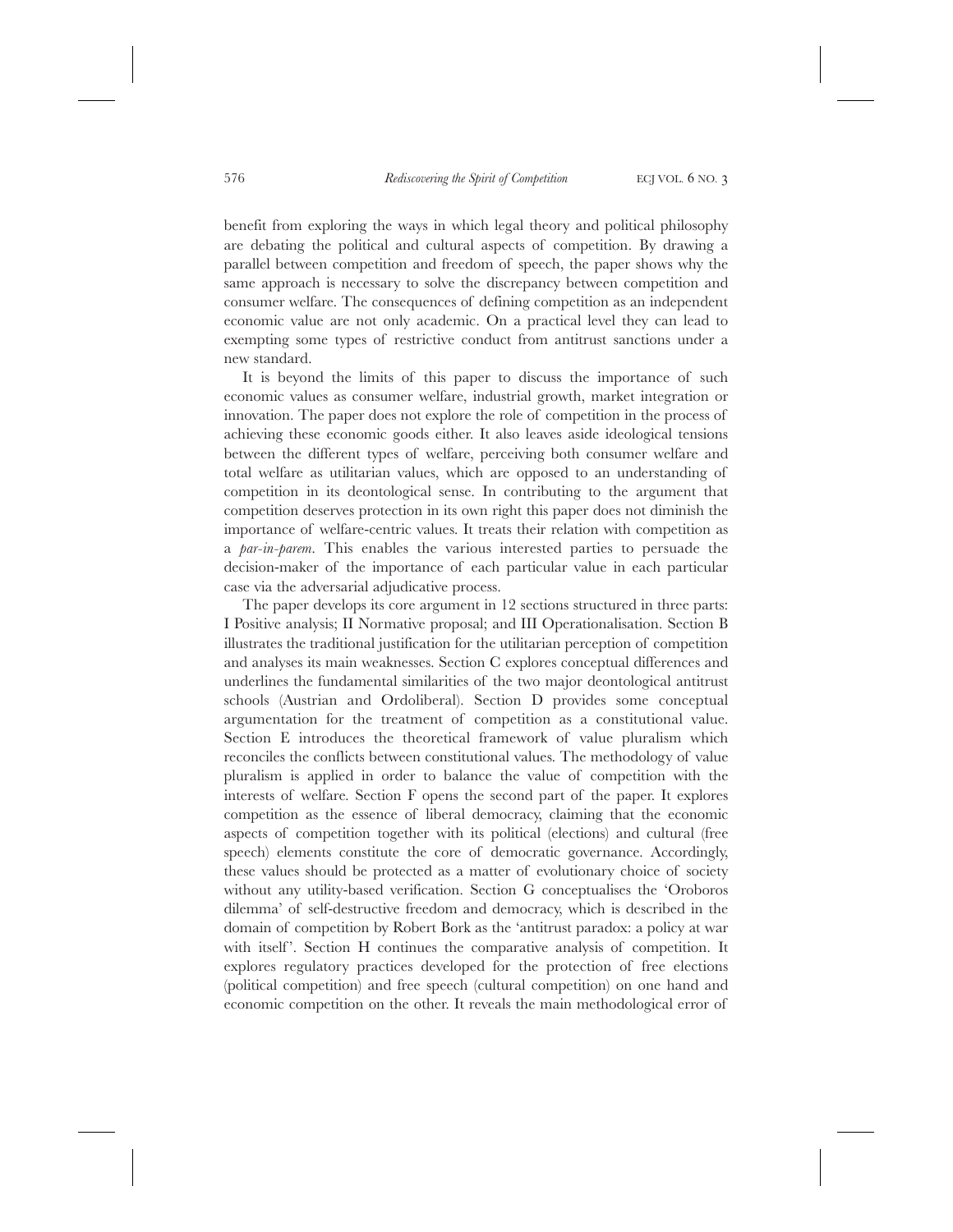antitrust, which prevents immunisation of some anticompetitive practices from sanctions on non-utilitarian grounds. This section concludes that, unlike its political and cultural counterparts, economic competition is gradually transforming into a purely instrumental consequentialist policy which corresponds neither to the semantics nor even to the syntax of the term 'competition'. The logic of such transformation is a direct consequence of the above-mentioned methodological inconsistency between economic competition on one hand and the political and cultural aspects of competition on the other. Section I develops the argument that in certain situations anticompetitive agreements are immunised from antitrust sanctions provided that they simultaneously promote competition more than they distort it. This possibility exists in the regulation of the political and cultural aspects of competition, but it is missing in the economic context. The current structure of Article 101(3) of the Treaty on the Functioning of the European Union (TFEU) does not envisage this option. Therefore in practice courts tend to develop indirect ways of granting immunity to undertakings which cannot conform to the rigid utilitarian requirements of Article 101(3) TFEU. While acceptable, this solution is far from optimal. For this reason the section proposes a conceptual amendment of Article 101 TFEU. This proposal is designed as a contribution to the academic debate on the role of the competitive process in antitrust rather than as a direct call for changes in primary European law. Section J clarifies that the proposed deontological benchmark for competition does not diminish the importance of utilitarian values since the proposal merely extends the current regulatory framework without substituting any of its existing parts. The application of the amended Article 101 (3) TFEU would still be based upon the discretion of the decision-maker. The will of the decision-maker (be it the Commission, national authorities or courts) constitutes the central part of this section. It analyses the balancing techniques, developed by the legal and constitutional theories and implements them into the area of antitrust. Section K continues the analysis of the balancing act, dealing specifically with the technique of separation of different values. It proposes a two-step methodology of balancing. The first one is purely value-centric. It artificially isolates each value from all others in order to undertake their independent analysis which helps to understand the internal essence of each value separately. The second consecutive step recontextualises previously isolated values into the main regulatory agenda. This section demonstrates that the present-day regulatory status of competition does not enable it to be in the *par-in-parem* relationships with other values, because all balancing acts are performed as a one-step analysis: each value is only balanced against the others at the external level, where the one with the higher importance always prevails. This section is designed to provide the operational justification for the normative proposal developed in Section I. The last section summarises the main findings of the paper.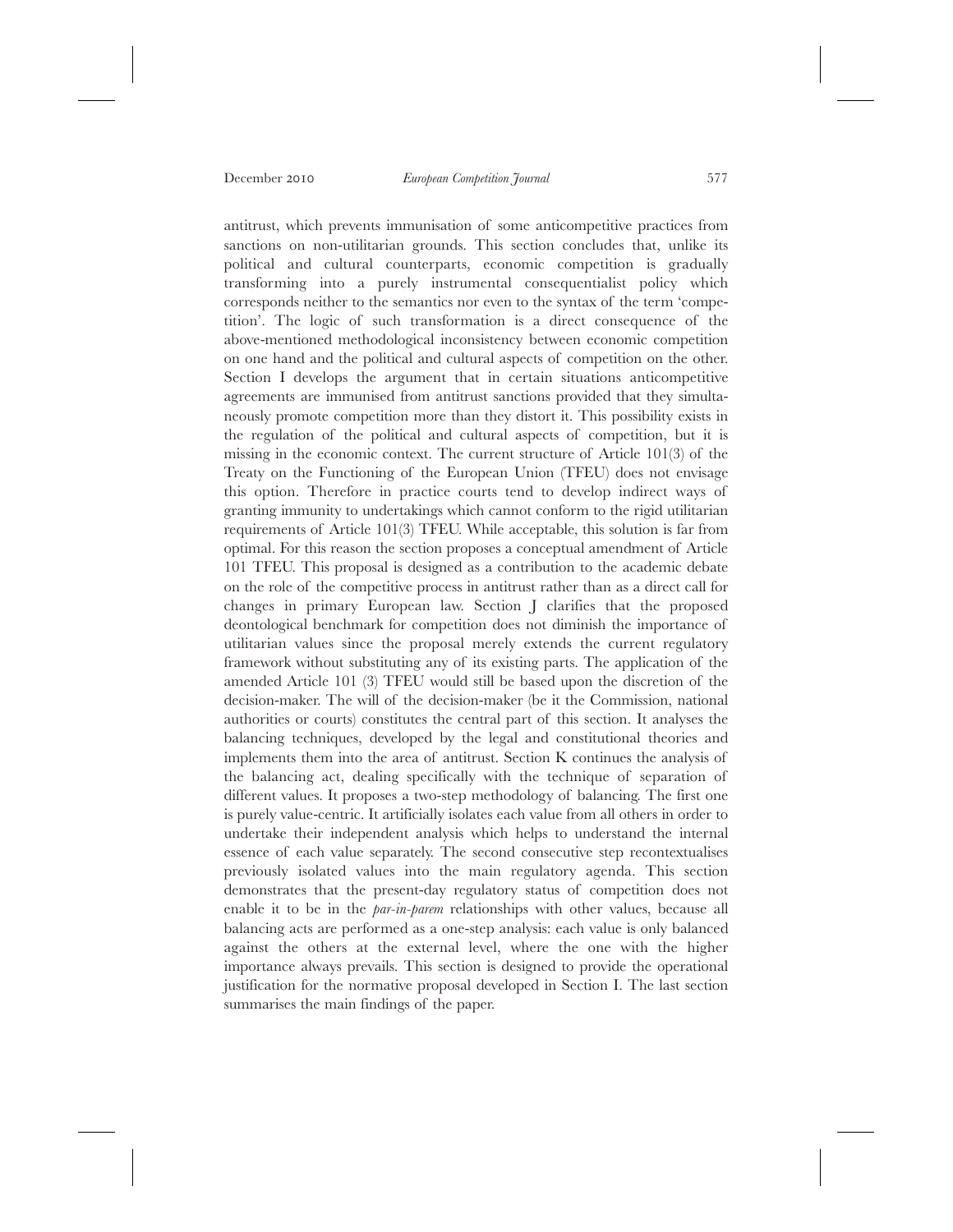# **PART I**

#### **B. THE UTILITARIAN UNDERSTANDING OF COMPETITION**

There are two conceptual approaches to understanding competition: utilitarian and deontological.2 According to the utilitarian vision, competition is not worth much; it is welfare that really matters in the economy.3 Deontologists, on the contrary, submit that competition should be protected and fostered with no direct subordination to its eventual outcomes, $4$  but as an important element of freedom.5 The former view is encompassed into the Benthamite idea of social welfare; the latter into the Kantian categorical imperative. Therefore, both approaches are based on strong theoretical foundations.

In spite of the existence of different forms of utilitarianism (*inter alia*, rule-utilitarianism and act-utilitarianism), this paper assumes that all utilitarian justifications for competition are in some sense consequentialist (ends-justifymeans type of reasoning) and subsequently it uses the terms 'consequentialism' and 'utilitarianism' interchangeably.<sup>6</sup> A similar taxonomy has been introduced to the area of antitrust by Black, $^7$  though he implies that the consequentialist view encourages 'the survival of the economically fittest' and the deontological

<sup>3</sup> J Vickers, "Competition is for Consumers" (2002) A Speech to the Social Market Foundation, www.oft.gov.uk/shared\_oft/speeches/spe0102.pdf (accessed on 4 August 2010) 1, 5: "Competition is increasingly being recognised as a core consumer issue . . . Competition is not an end in

<sup>4</sup> FA Hayek, "Competition as a Discovery Procedure" in FA Hayek, *New Studies in Philosophy, Politics*, *Economics, and the History of Ideas* (London, Taylor & Francis, 1978), 180:

"[C]ompetition is valuable *only* because, and so far as, its results are unpredictable and on the whole different from those which anyone has, or could have, deliberately aimed at . . . [T]he generally beneficial effects of competition must include disappointing or defeating some

<sup>5</sup> DJ Gerber, *Law and Competition in Twentieth Century Europe: Protecting Prometheus* (Oxford, Clarendon Press, 1998):

"The genesis of the idea of protecting competition was imbedded in the idea of protecting freedom, and thus it is important to review . . . the role and substance of the concept of freedom . . . The institutions and traditions of liberalism not only scripted thinking about economic competition, but also carried its political fortunes'.

 $6$  Since the term "utilitarian" is used in this paper in a broader sense, it also embraces the Posnerian notion of wealth maximisation, although Posner himself distinguishes his approach from classical (happiness maximising) utilitarianism (RA Posner, "Utilitarianism, Economics, and Legal Theory" (1979) 8 *The Journal of Legal Studies*). This paper treats them together since both kinds of utilitarianism are result-oriented, as opposed to deontological approaches, which are

<sup>2</sup> On the doctrinal correlation between these two approaches, see the polemics between RM Dworkin and RA Posner: RM Dworkin, "Is Wealth a Value?" (1980) 9 *Journal of Legal Studies* 191; RA Posner, "The Value of Wealth: A Comment on Dworkin and Kronman" (1980) 9 *Journal of*

<sup>&</sup>lt;sup>7</sup> O Black, *Conceptual Foundations of Antitrust* (Cambridge University Press, 2005).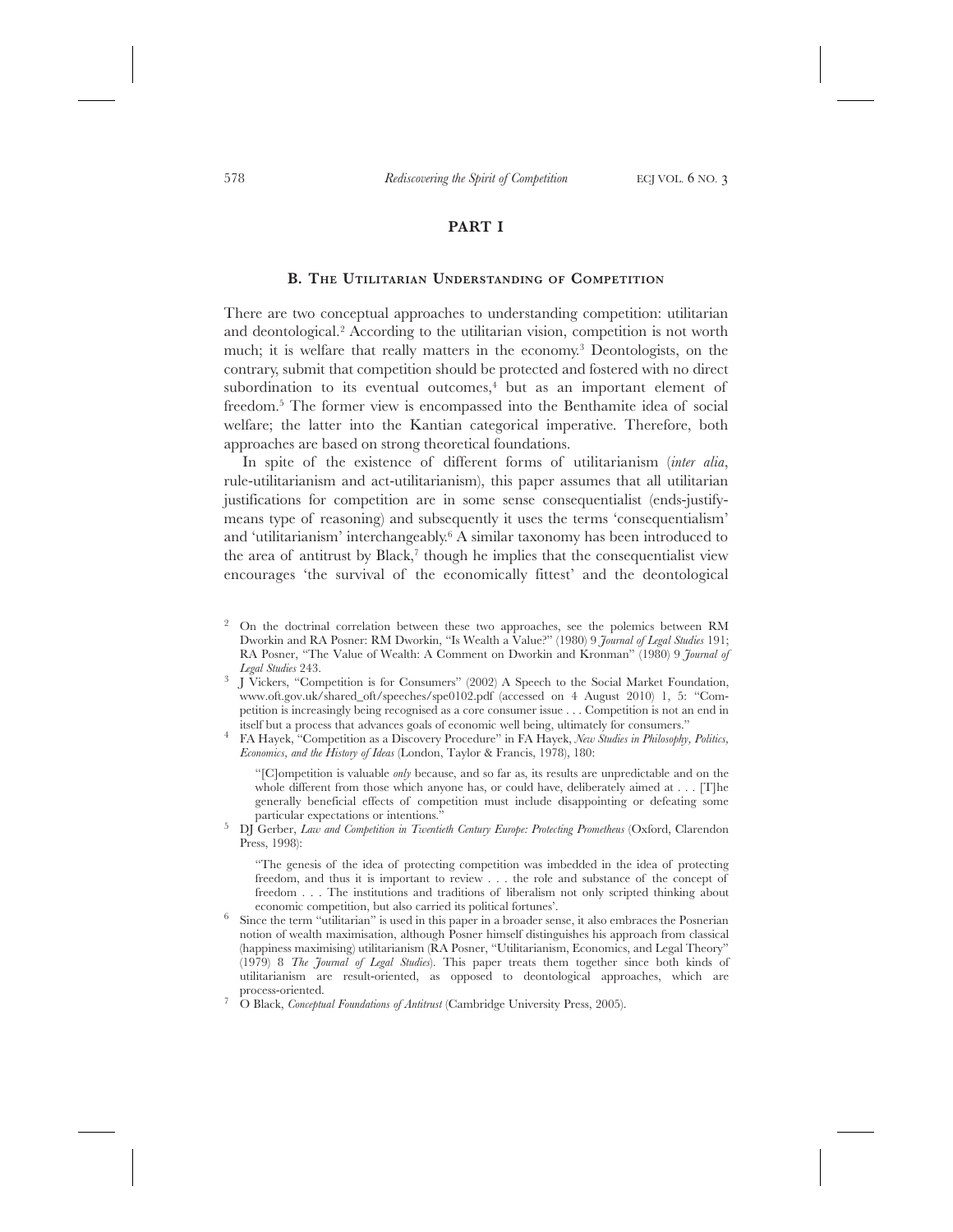approach embodies 'certain moral rights or political liberties'.8 Accordingly, consumer welfare could be seen in Black's model from the deontological perspective because it is not always achievable via a process of natural selection. The classification applied in this paper is fundamentally different. The criterion for separation between the deontological and consequentialist views is based upon their perception of competition itself rather than upon motives that are external to the phenomenon of competition. Thus such result-oriented views on the role of competition between consumer welfare or total welfare are always seen as utilitarian, whereas the perceptions of competition as an independent societal value are taken to be deontological.

The utilitarian vision of competition dominates both in theory and practice. Thus in the notes to their influential book *Fairness vs Welfare*, <sup>9</sup> Kaplow and Shavell explicitly claim that "social policies should be assessed entirely on the basis of how they affect individuals' well-being. This claim implies that no independent weight should be granted to deontological principles."10 A similar vision is supported by all the main neoclassical antitrust schools. Accordingly, the representatives of the Chicago School, which introduced a "more-economic approach" to the area of antitrust, argue that the sole goal of competition law is promotion of total welfare. This position can be defined as "right-utilitarianism". Although ideologically similar to *laissez-faire* non-interventionism, the Chicago School perceives competition in its instrumental sense, as a way to generate total welfare. The main narrative of the European Commission, developed *de facto* into the Neo-Brussels School, is that competition should serve the interests of consumers (ie "left-utilitarianism"). The ethos of "consumer welfare" with its powerful redistributive rhetoric has recently replaced the previous European benchmark of competition law—market integration (Old-Brussels School or utilitarian federalism), which claimed that European antitrust policy should be performed through the prism of market integration. Non-interventionists claim that competition is a useful tool to promote innovation (the Schumpeterian school or libertarian utilitarianism); industrialists submit that competition policy and law should be driven by the interests of national champions at the international level.

In spite of substantial ideological and methodological differences, all the above-mentioned perceptions of competition share one important character: none of them sees competition as an independent economic value. Competition is perceived here in its applied, instrumentalised form, as a way to achieve something which *ipso facto* has a higher value than competition itself. The importance of the utilitarian perception of competition is beyond dispute.

<sup>&</sup>lt;sup>8</sup> *Ibid*, 33–61.<br><sup>9</sup> L Kaplow and S Shavell, *Fairness versus Welfare* (Cambridge, MA, Harvard University Press, 2002).<br><sup>10</sup> L Kaplow and S Shavell, "Notes on Welfarist versus Deontological Principles" (2004) The

Harvard John M Olin Discussion Paper Series No 460, 2.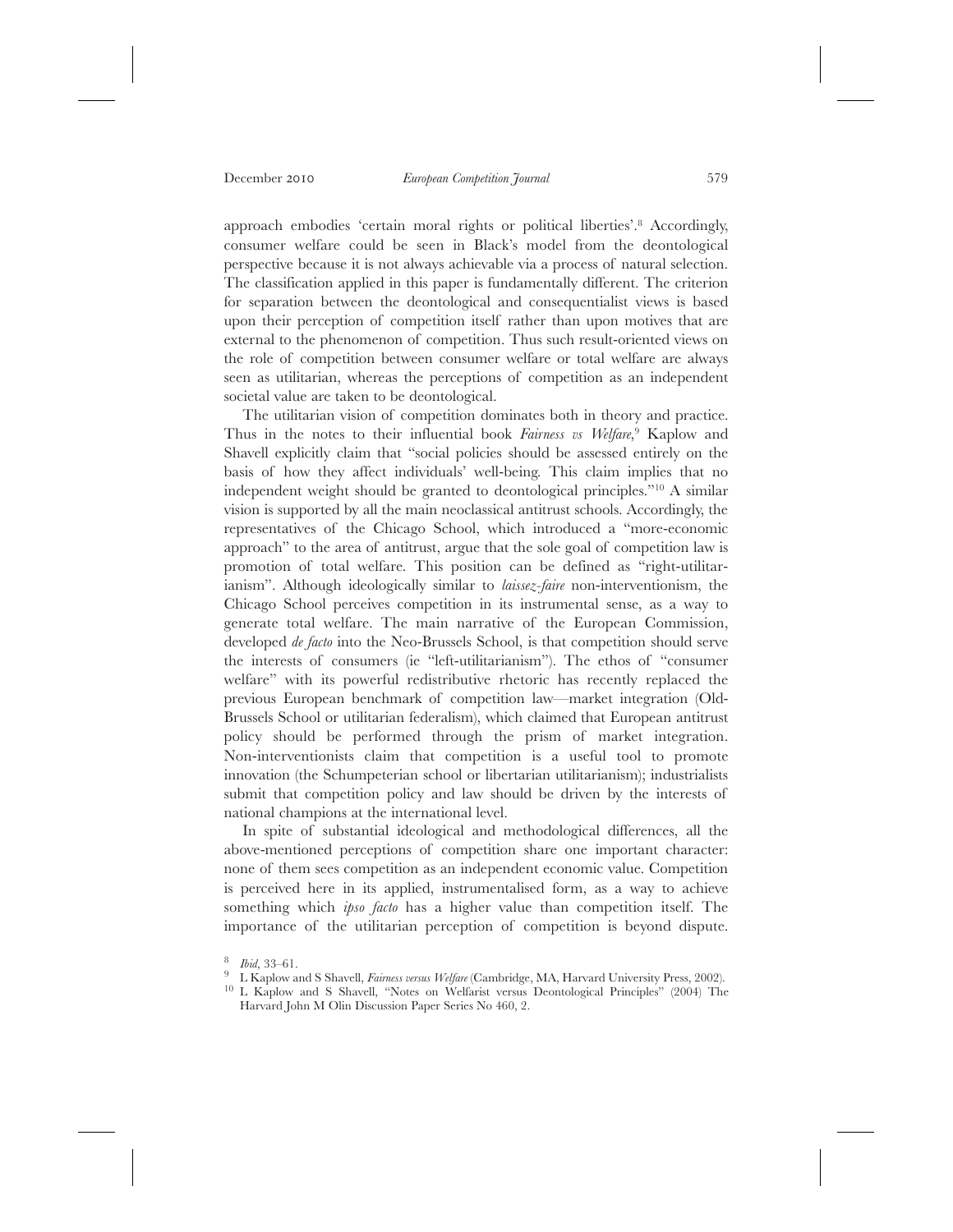However, the question remains "the importance" for "what"? An instrumentalised competition policy can indeed be beneficial for welfare, innovation, industrial growth and market integration. But should it constitute the core of antitrust analysis? Does it fill in the whole value spectrum of competition? Does not competition itself constitute an important societal interest which could be seen independently from its welfare-maximising effects? Isn't it for consumer policy to deal with the interests of consumers? Should industrial, innovation and market integration policies not deal with their respective goals by themselves?

The utilitarian vision of competition is therefore contestable.11 If utilitarian goals, such as consumer welfare or efficiency, are considered to be the only reason for antitrust policy to exist, then antitrust policy becomes consequentialist (ends-justify-means type of reasoning). In this case the very principle of a free market with undistorted competition is under threat. Whenever a greater efficiency can be achieved through dirigistic regulatory practices (understood in this context as the practices that go against the free market), competition standards would be considered as an obstacle for generating efficiency, thereby loosing any economic justification, legitimacy and, eventually, legality.<sup>12</sup> Indeed, some authors claim that any attempt to raise the importance of consumer welfare at the constitutional level by instrumentalising the existing competition rules is *contra legem et contra constitutionem*. 13

- <sup>11</sup> J Habermas, *Between Facts and Norms: Contributions to a Discourse Theory of Law and Democracy* (Cambridge, Polity Press, 2004), 258: "[I]f in cases of collision all reasons can assume the character of policy arguments, then the fire wall erected in legal discourse by a deontological
- understanding of legal norms and principles collapses." <sup>12</sup> J Wolff, "The Ethics of Competition" in G Parry, H Steiner and A Qureshi (eds), *The Legal and Moral Aspects of International Trade: Freedom and Trade*, vol 3 (London, Routledge, 1998), 84, 89:

"It would be a mistake to conclude that acting competitively is wrong: perhaps there are stronger counter-arguments. Yet we have enough to motivate the thought that competition in general, and economic competition in particular, is morally problematic ...Perhaps we have become so used to the idea that these private vices generate greatly outweighing public virtues that we take the moral argument against competition to have been answered long ago. This, then, is to see the case for competition to be made out in consequentialist terms, and the argument is surely impressive: competition keeps prices down, quality up, and facilitates efficient employment of resources."

After subordinating competition to the outcomes which it is capable of generating, it becomes an easy task for the author to destroy the societal value of competition, concluding that it is a

consequence of "a vastly misleading romanticism of the economic world". <sup>13</sup> R Zäch and A Künzler, "Freedom to Compete or Consumer Welfare: The Goal of Competition Law according to Constitutional Law" in R Zäch, A Heinemann and A Kellerhals (eds), *The Development of Competition Law—Global Perspective* (London, Edward Elgar, 2010), 76:

"The ultimate consequence of the 'more economic approach' would be that competitors, by engaging in competition, would no longer be serving their own freely chosen purposes but, instead, a collective economic purpose, consumer welfare. At this point, the constitutionally guaranteed freedom of competition would be instrumentalised. Instances of the instrumentalisation of fundamental basic rights tend to be found in societies organised on socialist principles and/or in centrally planned economies where governmental agencies have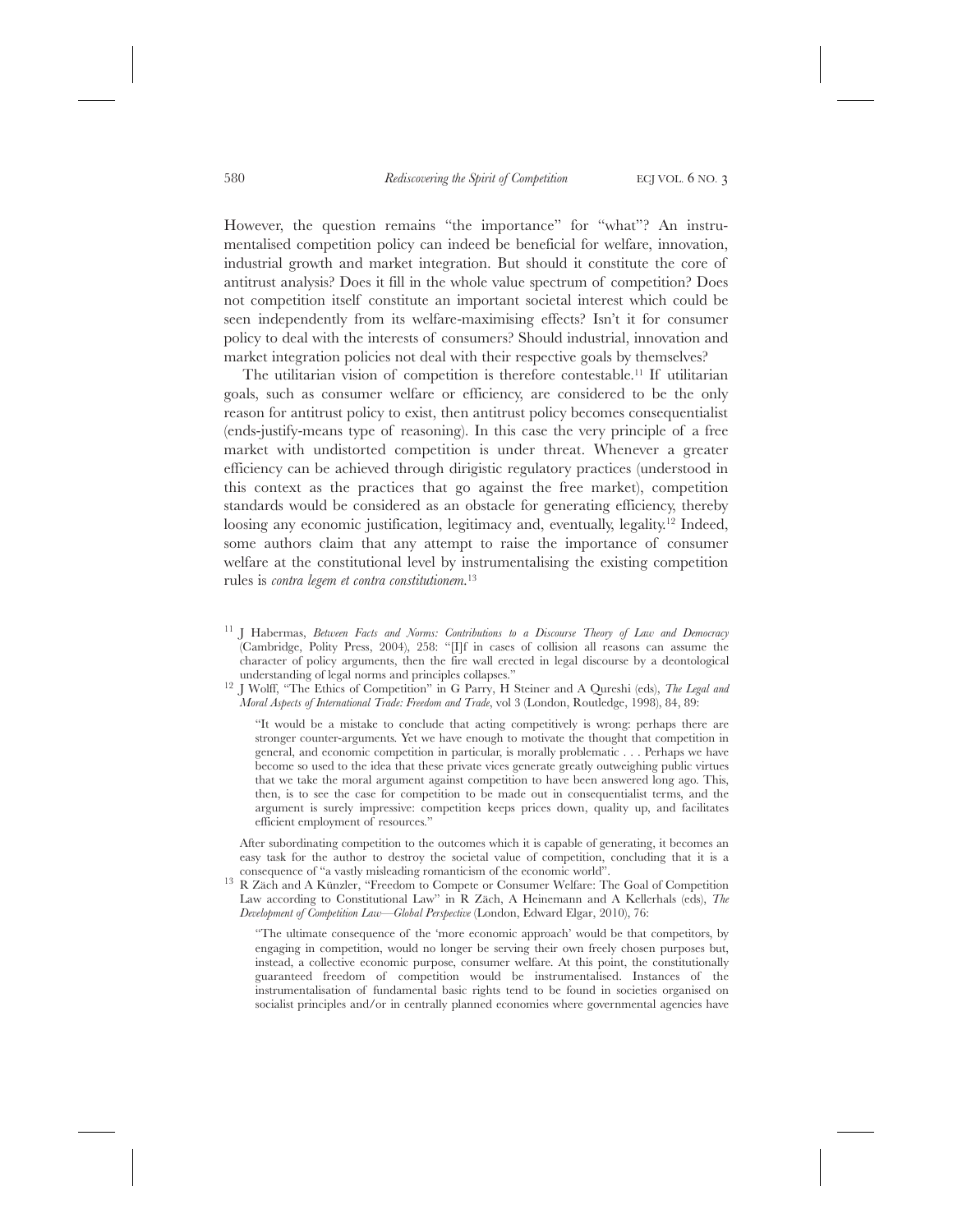# **C. THE DEONTOLOGICAL UNDERSTANDING OF COMPETITION**

Concerns with the instrumentalisation of competition by utilitarian antitrust theories have been raised by deontological competition scholars. They claimed that an applied vision of competition inevitably diminishes its societal importance. Most of the defendants of the deontological view on competition develop their ideas within the tradition of the Austrian and the Ordoliberal schools.

These two schools are substantially divided in their perception of the role of competition in economic life and even more explicitly on the mechanisms applied by states in order to establish, maintain, protect and promote competition. Leaving aside the historical and cultural contexts within which the two schools have developed their main theses, the main discrepancies between them can be reduced to three major conceptual disagreements. Acknowledging the independent status of competition in the economic life of liberal democracy, they disagree (1) on the role of the state in this process; (2) on the ontological aspects of competition as an *individual* right; and (3) on the ontological aspects of competition as a *collective* right.

(1) The ideas developed by the Austrian school are based upon the deep ideological roots of *laissez-faire* individualism. They conceive of competition in terms of the Freudian libido, natural instinct of economic life, Hayekian "competition as a discovery process", or Darwinian "competition as a nature's God". Unlike mainstream neoclassical schools, Austrians see competition as a process of spontaneous interaction, inspired by the entrepreneurial endeavours of individuals.14 The dynamism and unpredictability of this conception of competition distinguish it from most of the other antitrust schools. According to Hayek, "Freedom granted only when it is known beforehand that its effects will be beneficial is not freedom."15 The Austrians are known to be strong advocates of the minimalist state, claiming that the invisibility of the market's hand cannot be replaced or even improved by the rational actions of policy-makers.<sup>16</sup>

to decide which economic behaviour will in the future have positive results for society (result-oriented approach)."

"Mainstream theory left entrepreneurship out of its picture because entrepreneurship seems chaotic and unpredictable. . . . In order to perceive regularities amidst the apparently chaotic vagaries of real-world market volatility, it may seem methodologically sound to imagine a world with no scope for entrepreneurship. Yet, paradoxically, exactly the opposite is the case. It is only when entrepreneurship is introduced that we begin to appreciate how and why

<sup>15</sup> FA Hayek, *The Constitution of Liberty* (London, Routledge & Kegan Paul, 1960), 31. 16 Kirzner criticises the mainstream neoclassical antitrust theories and blames them for attempting to rationalise something which is by definition non-rational: "In the neoclassical world, decision

<sup>14</sup> IM Kirzner, *How Markets Work: Disequilibrium, Entrepreneurship and Discovery* (London, Institute of Economic Affairs, 1997), 39: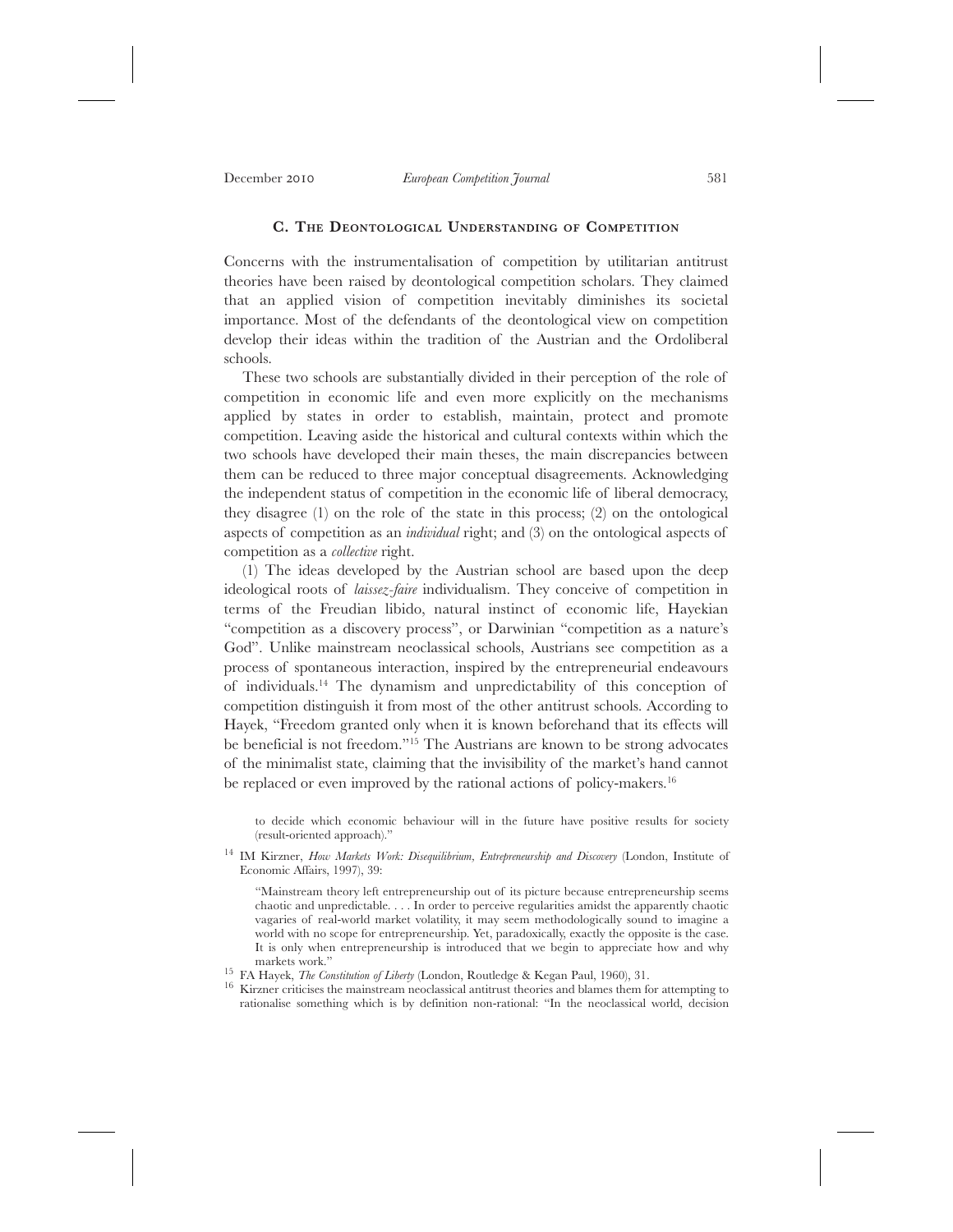The Ordoliberal thought, predetermined by the tragic experience of the Second World War, is much more sceptical in its assessment of the capacity of the unregulated economy to be self-sufficient or even sustainable. The German political *laissez-faire* system with free elections had demonstrated in 1933 how easily it can be misused by populists. The same danger was anticipated by the Ordoliberals in the economic context. According to them, competition cannot exist without strong regulatory interventions by the state, which should prevent any abuse of this delicate model. However, reliance on interventionalist methods should not be seen as an attempt to diminish the role of competition but rather as a form of recognition of its fragility and vulnerability.

(2) The second difference between the two deontological schools is closely tied to the former. While both agree that competition should be seen as an individual right, they perceive the essence of this right differently. According to the Ordoliberals, every economic actor possesses a relative claim to enter the market in order to exercise her right to compete. The right to participate in the competitive process must not be jeopardised either by the state or by more successful individuals or undertakings. Therefore, the importance of the market's structure plays a pivotal role in their thought.<sup>17</sup> For the same reasons the Ordoliberal antitrust policy is very suspicious of cartels and monopolies. Contrastingly, the Austrians claim that the right to compete should be primarily interpreted as the right to benefit from commercial success, achieved by an entrepreneur by using her individual skills and endeavour. As a result, states should be more tolerant towards monopolies and cartels, because both constitute natural outcomes of successful economic activities. The Ordoliberals are thus interested in protecting the individual rights of weaker agents (left-deontology), while the Austrians are striving to promote the individual rights of stronger market players (right-deontology).

(3) Finally, the views of the Austrians and Ordoliberals differ at the level of their perception of competition as a *collective* right. The Austrian school claims that the principles of economic individualism and spontaneous order are, in the long run, capable of delivering benefits to the whole society. Rich and successful undertakings are intuitively interested in sharing their wealth with others in order to maintain economic and social stability. Furthermore, open markets always enable the free entrance of innovative ideas. This would promote economic progress and impel successful companies not only to benefit from their

makers know what they are ignorant about. One is never surprised" (IM Kirzner, "Entrepreneurial Discovery and the Competitive Market Process: An Austrian Approach" (1997) 35 *Journal of Economic Literature* 64).

<sup>&</sup>lt;sup>17</sup> W Eucken, "The Competitive Order and its Implementation" (trans C Ahlborn and C Grave) (2005) 2 *Competition Policy International* 224: "In contrast to the policy of the laissez-faire, the central task of the [Ordoliberal] economic policy is the creation of conditions within an industrialised economy which allow the development of functioning and humane economic orders."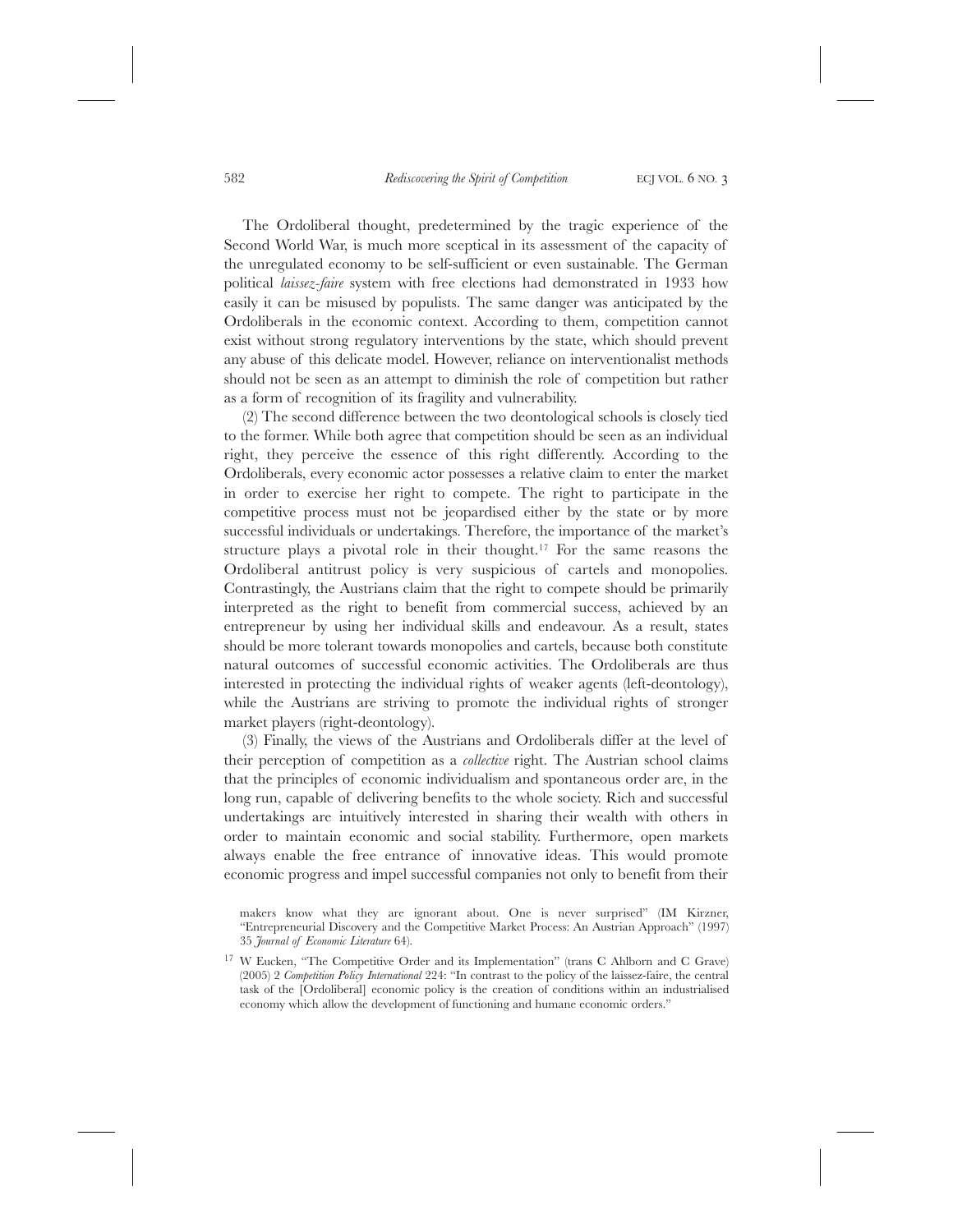current status but also to constantly improve their commercial strategies. From the Ordoliberal perspective, which in its generic sense was adopted as the German post-war social-market economic model,18 free competition as a collective right should be predetermined by strong redistributive elements. This balance between the market ethos and social concerns requires some active regulatory control and proper institutional design.19

In spite of all these differences between the Austrian and Ordoliberal schools, their conceptual similarities are more important for this paper. Methodologically, both perceive the phenomenon of competition separately from the outcomes which competition can eventually generate. Both submit that in some cases competition should be protected as an independent economic value. This implies the conceptual recognition of situations where competition can be protected even though it does not generate any measurable economic benefits and sometimes even if such benefits are diminished or sacrificed. Competition is therefore protected as a matter of evolutionary choice and an important societal value. No value and no right would pass the test of efficiency each and every time. Otherwise, there would be no necessity to protect them, they would be self-executable.<sup>20</sup> If competition is seen in its deontological dimension, then there is no need to prove its economic efficiency at each and every moment. After being granted the status of societal value, competition begins to be recognised per se. Public values are not protected because they are always efficient, and they should not stop being protected just because sometimes they are inefficient. Therefore, as soon as competition manages to pass through the crucible of time and transform itself into a societal value, it no longer needs to be subordinated to a permanent efficiency check.

# **D. THE CONSTITUTIONAL IMPORTANCE OF COMPETITION**

The decisive question to address is whether competition should be considered as a public value or merely as a tool to increase "more important" utilitarian economic values (eg total welfare, consumer welfare, industrial growth, market

<sup>20</sup> R Dworkin, *Taking Rights Seriously* (Cambridge, MA, Harvard University Press, 1978), 333:

<sup>&</sup>lt;sup>18</sup> On the nuances and the historical background of the term "social-market economy", see VJ Vanberg, "The Freiburg School: Walter Eucken and Ordoliberalism" (2004) Freiburg Discussion

<sup>&</sup>lt;sup>19</sup> IP Bladel, "Against Polanyi-Centrism: Hayek and the Re-emergence of 'Spontaneous Order'" (2005) 8 *Quarterly Journal of Austrian Economics* 22: "Hayek respected Eucken greatly, but Eucken and the Ordo-liberals were too inclined towards rationalist constructivism to embrace

<sup>&</sup>quot;There would be no point in the boast that we respect individual rights unless that involved some sacrifice, and the sacrifice in question must be that we give up whatever marginal benefits our country would receive from overriding these rights when they prove inconvenient."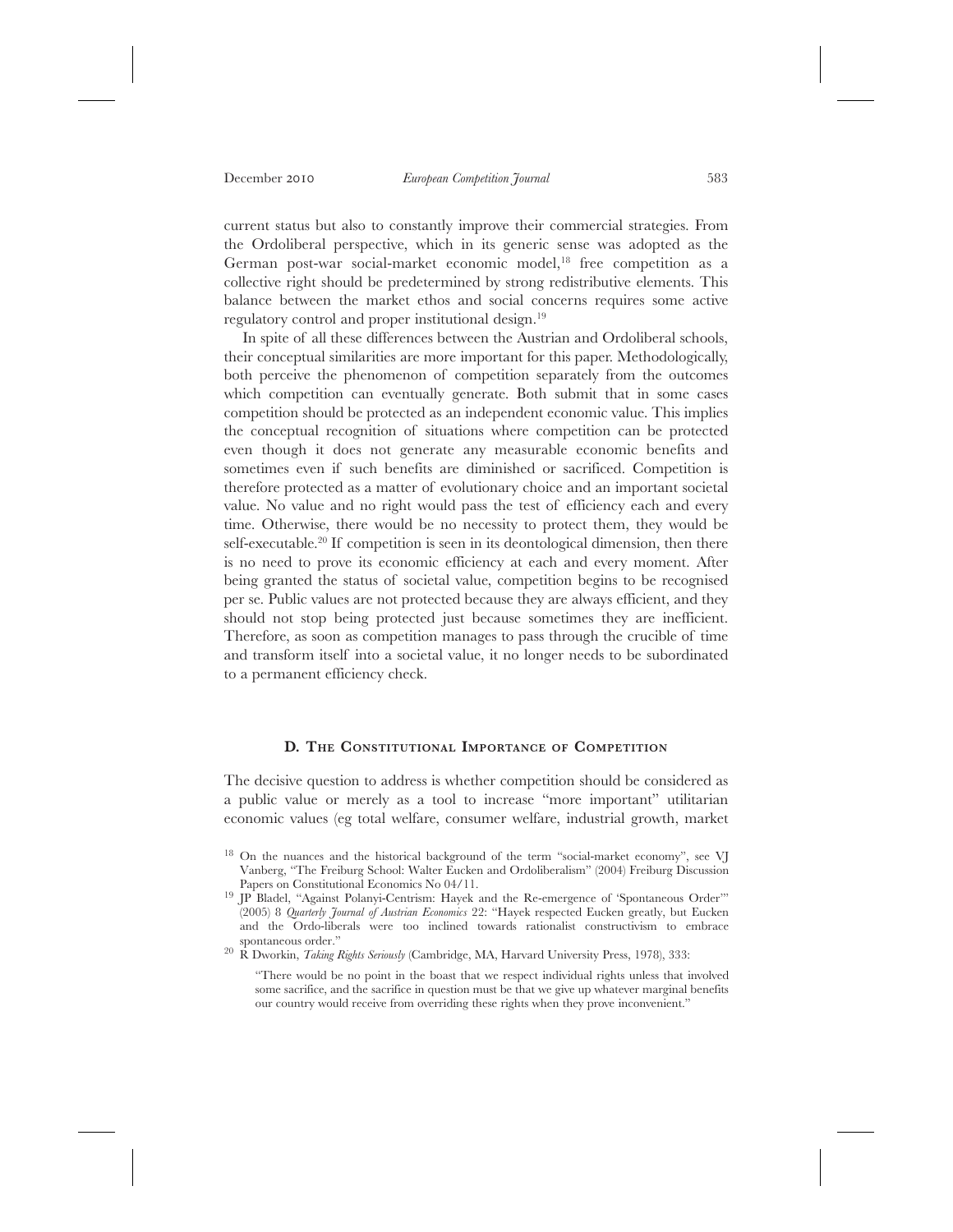integration, innovations). The dominant view supports the latter approach.<sup>21</sup> According to Bork, 'if the achievement and maintenance of competitive processes . . . means preserving rivalry for its own sake, there seems to be no point in it'.22 To prove the opposite, it is necessary to show that competition as a process can be seen as an important (constitutional) value of liberal democracy.

The notion of constitutionality is taken in this paper in its broader sense.<sup>23</sup> This *inter alia* implies that the essence of rights and the scope of their recognition cannot be diminished simply by making changes in positive law. In order to protect certain societal priorities of a polity, constitutionality does not necessarily have to be embedded into a written constitution.<sup>24</sup> This hermeneutical nature of constitutionality is tied to the metaphysical rationale of a given political community. It pays much less attention to the historical method of interpretation and the "real" intentions of its "founding fathers". Thus in the European context the recent transfer of public commitments to protect competition from Article 3(g) EC to the Protocol (No 27) on the Internal Market and Competition should not be seen as a change which substantially affects the post-Lisbon status of competition.25

<sup>21</sup> A Jones and B Sufrin, *EC Competition Law: Texts, Cases and Materials* (Oxford University Press, 3rd edn, 2008), 1–2:

"States which adopt a market economy do so because, on the basis of neoliberal economic theory, they consider it to be the form of economic organisation which brings the greatest benefits to society. The basis of a free market is competition between firms because such competition is believed . . . to deliver efficiency, low prices, and innovation."

- 
- <sup>22</sup> RH Bork, "The Goals of Antitrust Policy" (1967) 57 *American Economic Review* 252.<br><sup>23</sup> JB Cruz, *Between Competition and Free Movement* (Oxford, Hart Publishing, 2002), 1:

"[There is a] tendency among competition specialists to treat their topic . . . as distinct from the economic constitutional law of the Community. As the law now stands, however, the competition rules contained in the Treaty have a constitutional status and may be interpreted as shaping a law of economic liberty from restraints of competition and abuses of private economic power, not only a law of economic efficiency. Thus, an efficiency-oriented approach

- to the Community competition rules may not be in tune with the current normative structure." <sup>24</sup> J Gardner, "Can There Be a Written Constitution?" (2009) University of Oxford Legal Research Paper Series No 17, 1: "Does the United Kingdom have a constitution? Some people doubt it. But
- there is no room for doubt. A constitution is a conceptual necessity of every legal system." <sup>25</sup> This paper does not explore the further political outcomes of shifting competition from the main body of the Treaty to one of its Protocols, but considers this modification as a logistic technicality or a mere symbolic gesture with no meaningful legal consequences. For the analysis of the post-Lisbon status of competition, see J Drexl, "Competition Law as Part of the European Constitution" in A von Bogdandy and J Bast (eds), *Principles of European Constitutional Law* (Oxford, Hart Publishing, 2nd edn, 2010):

"The existence of this new provision can be explained through comparison with the existing regulation on the objectives in the EC Treaty. Article 3(3) TEU-Lis functionally corresponds to Article 2 EC and not to Article 3 EC. In Article 2 EC, the Treaty refers to the establishment of the 'common market' without mentioning the protection of competition as one of the Community's objectives. Article 3(3) TEU-Lis follows this approach but replaces the outmoded term of the 'common market' with the term 'internal market'. Since it had been decided that Article 3 EC in its present form should not reappear in the new Treaty, the reference to the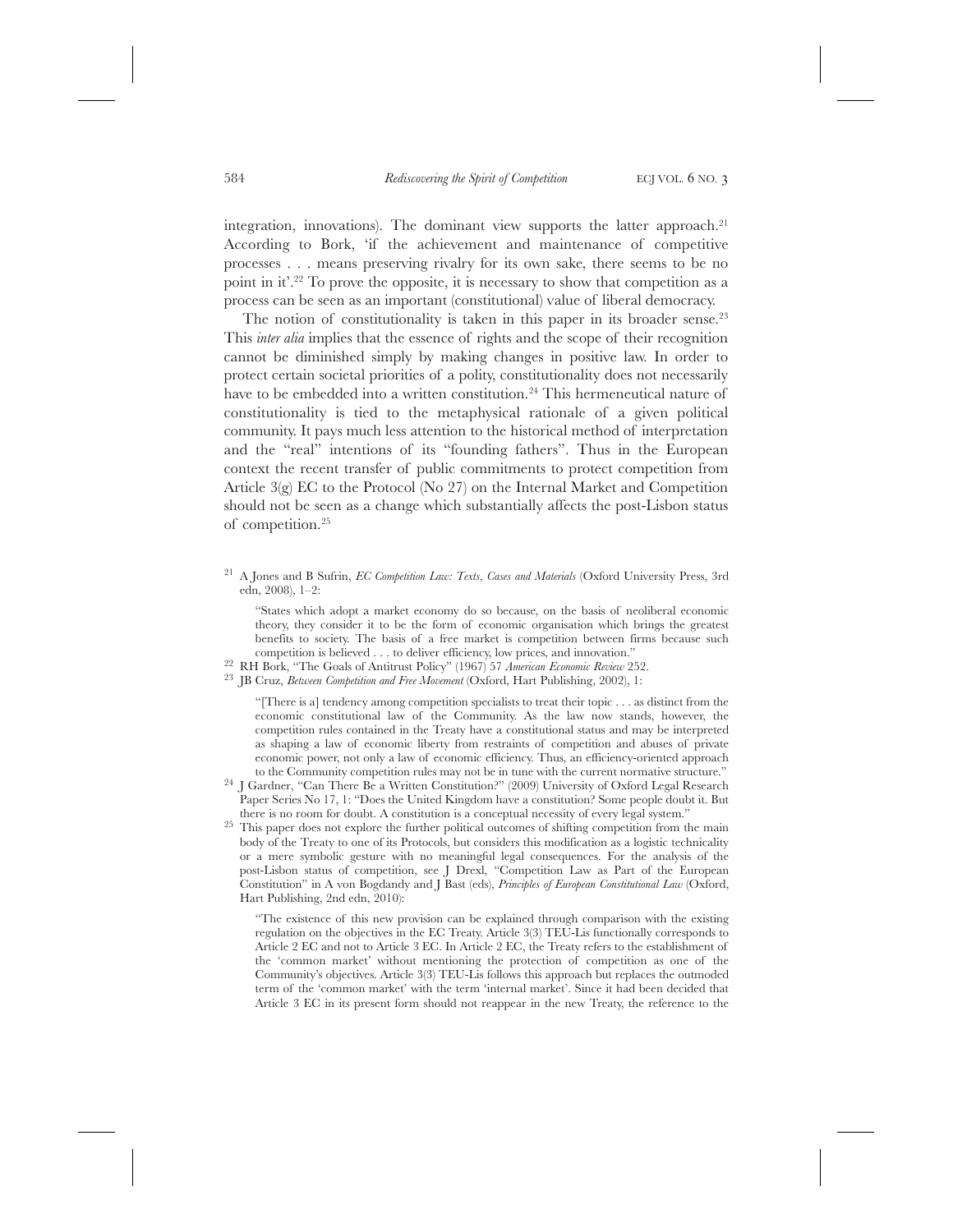Above all, the ideals of liberal democracy, of which—as will be argued—competition is a central component, are recognised in the Preamble of the Treaty on the European Union. The references to the "humanist inheritance of Europe, from which have developed the universal values of the inviolable and inalienable rights of the human person, freedom, democracy, equality and the rule of law"26 and the "attachment to the principles of liberty, democracy and respect for human rights and fundamental freedoms"27 can serve as examples of the "constitutional" significance of competition in the European context. In addition, the structure of Article 101(1), which prohibits not only the creation of negative consequences from the perspective of competition but even the very intent thereof, shows the importance of the competitive process for the European Union. This view has been partly supported by the case law of the European Courts from *Grundig*<sup>28</sup> to *GlaxoSmithKline*. 29

Acknowledging that the economic, political and cultural aspects of competition constitute the essence of liberal democracy and freedom, the "constitutional" status of competition can be found in Article 2 of the Treaty on European Union (TEU): "The Union is founded on the values of respect for . . . freedom [and] democracy.'

The references to democratic humanistic values are included in the Charter of Fundamental Rights of the European Union, which acknowledges the Union's awareness of "its spiritual and moral heritage" founded "on the indivisible, universal values of . . . freedom [and] democracy" and "places the individual at the heart of its activities".30 These references can be read along the lines of the Ordoliberal and Austrian traditions which show that competition constitutes the core of individual economic freedom.

In addition, the values of liberal democracy are inherently encompassed in the constitutional tradition as well as in the legislation of all Member States. This can mitigate their jurisdictional claims on competence. By recognising the deontological value of competition, the European Treaties accept that freedom and welfare are two incommensurable domains<sup>31</sup> with no direct subordination of the former to the latter.

protection of competition had initially been deleted from the Treaty text accidentally and without further consideration. It seems as if the French resistance towards the reintroduction of 'undistorted competition' in Article 3(3) TEU-Lis only developed after realising this 'accident'."

<sup>26</sup> Consolidated Version of the Treaty on European Union [2010] OJ C 83/01.<br><sup>27</sup> *Ibid.*<br><sup>28</sup> Joint cases 56 and 58/64 *Consten and Grundig v Commission* [1966] ECR 299, para 7.<br><sup>29</sup> Case C-501/06 *P GlaxoSmithKline Serv* 

and Oranges: The Commensurability Debate in Legal Scholarship" (2002) 48 *Cardozo Law School Research Paper Series*.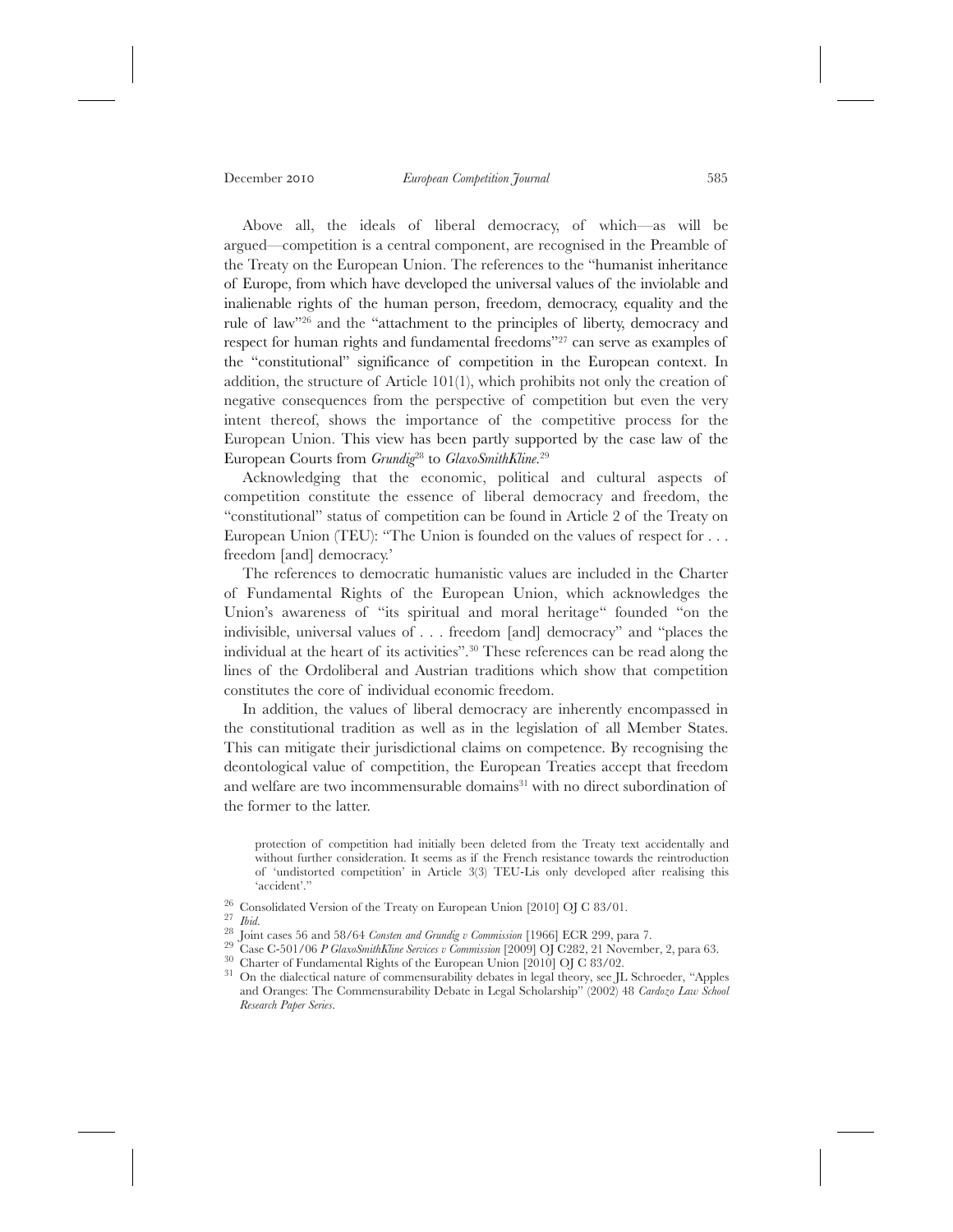Finally, in a purely legal sense, the principle of an open<sup>32</sup> market economy with free competition is still contained in Article 119(1) TFEU<sup>33</sup> as a tool to achieve the purposes of the European integration project. By being articulated so explicitly in the TFEU, free competition could already be perceived as an independent value. In other words, the goals of the EU cannot be reached by means which deviate from (let alone are incompatible with) the principle of an open market economy with free competition.

For these deontological reasons, the phenomenon of competition can legitimately be separated from the outcomes which it generates, since it does not receive its validity from its eventual utilitarian effectiveness, but primarily as a matter of principle. Therefore, competition is protected as an evolutionary choice of society. It is neither the *best* nor the *optimal* way to create wealth—be it consumer or total welfare, industrial growth or innovation. From a utilitarian perspective, competition is not indispensable. Arguably, there are other ways to generate welfare. The reason to protect the ethos of competition lies in a different dimension. It belongs to one of the fundamental rights, developed by the philosophical, moral and constitutional traditions of liberal democracies.

## **E. COMPETITION AND VALUE PLURALISM**

The recognition of the "constitutional" status of competition by no means implies its hierarchical superiority to other societal values such as consumer welfare. Constitutionality does not guarantee absolute protection. This paper recognises that each societal value has been accepted in one way or another at the constitutional and institutional level.34 Moreover, the advocates of these

 $32$  The premise of this paper is that the notion of "open market" is a synonym for "free market". It leaves aside the restrictive interpretation of the "openness" of the market as being only relevant for

 $\frac{33}{31}$  Art 119(1) TFEU provides that "For the purposes set out in Article 3 of the Treaty on European Union, the activities of the Member States and the Union shall include, as provided in the Treaties, the adoption of an economic policy which is based on the close coordination of Member States' economic policies, on the internal market and on the definition of common objectives, and conducted in accordance with the principle of an open market economy with free competition."

 $34$  AS Sweet and J Mathews, "Proportionality Balancing and Global Constitutionalism" (2008) 47 *Columbia Journal of Transnational Law* 89:

<sup>&</sup>quot;A court that explicitly acknowledges that balancing inheres in rights adjudication is a more honest court than one that claims that it only enforces a constitutional code, but neither balances nor makes law. It also makes itself better off strategically, relative to alternatives. The move to balancing makes it clear: (a) that each party is pleading a constitutionally-legitimate norm or value; (b) that, a priori, the court holds each of these interests in equally high esteem; (c) that determining which value shall prevail in any given case is not a mechanical exercise, but is a difficult judicial task involving complex policy considerations; and (d) that future cases pitting the same two legal interests against one another may well be decided differently, depending on the facts."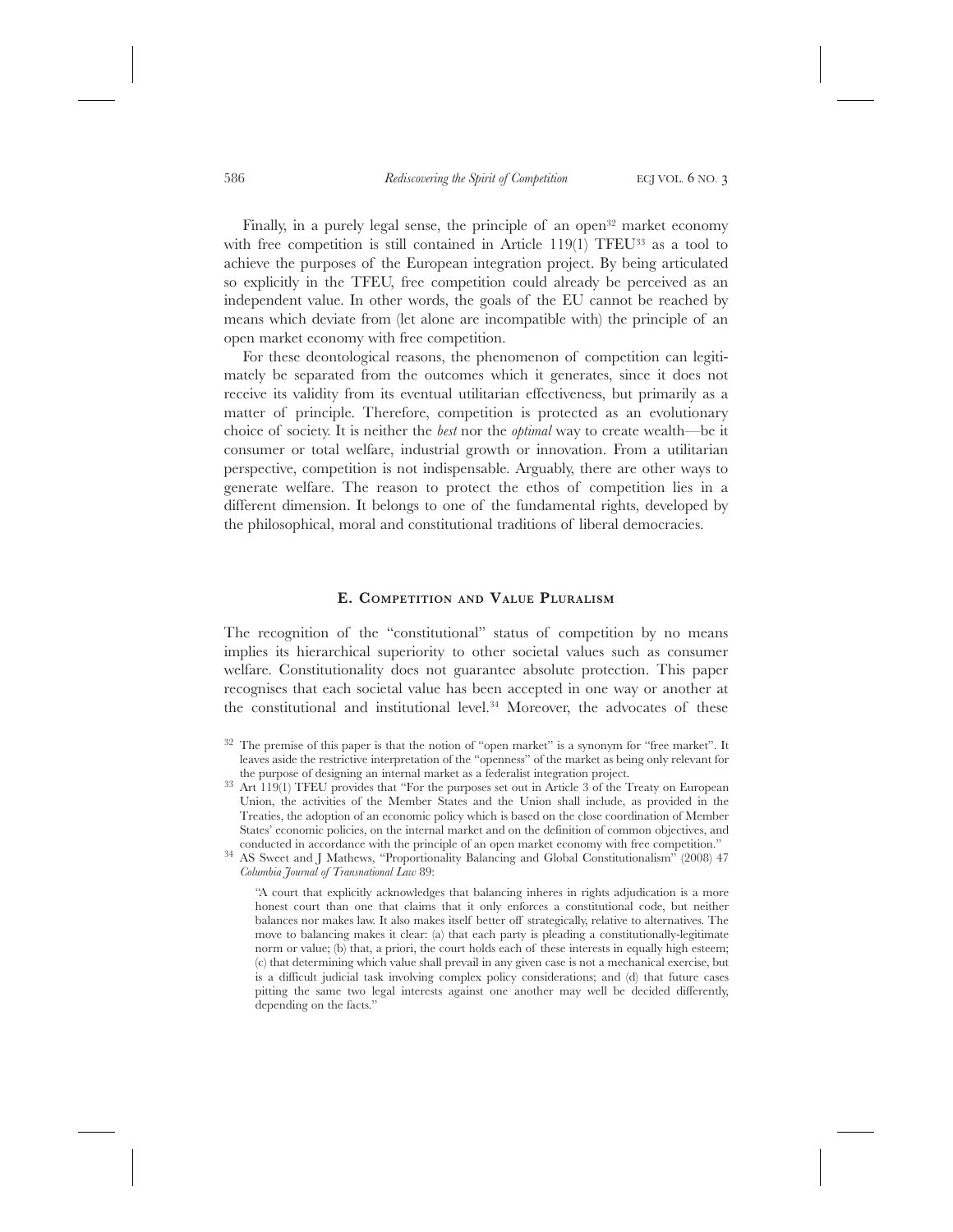values can also find both legal and conceptual justification for their values to be protected at the "constitutional" level. This acceptance, however, merely reflects public recognition of that value. Democratic societies tend to acknowledge the futility of a clear-cut homogeneous hierarchy of values. Any attempt to develop such a constant subordination of societal priorities paves the way to authoritarianism. The scope of the recognised "constitutional" values is much broader than the regulatory capacity to fully protect every aspect of them.

Each socially significant fact is composed of a unique constellation of different conflicting values; therefore its complete regulatory scheduling is hardly possible to foresee. The hierarchical relationship between the different deontological and utilitarian values is one of mutual subordination. This situation creates a "rock–paper–scissors" game-theoretical effect: depending on the context, which is per se unpredictable and inductive, each value can outweigh another, while being simultaneously outweighed by a third one, which in turn outweighs the second one. This interaction composes a closed spiral circle.

In addition, each situation is predetermined by a dice-game effect where the decision of the regulator depends on the amount of "regulatory units" which every value has managed to claim on the universal value scale. The kaleidoscopic reality is then unpredictable *ex ante*. These characteristics of the regulatory reality are accepted as inevitable by liberal democracies. They constitute a well-known philosophical problem, depicted in the notion of "tragic choice". As Galston submits, objective goods cannot be fully ranked or ordered:

"[T]here is no common measure of value for all goods, which are qualitatively heterogeneous. . . . There are no 'lexical orderings' among types of goods. And there is no 'first virtue of social institutions,' but, rather, a range of public values the relative importance of which will depend on particular circumstances."35

One of the central claims of legal pluralists is that values constantly collide. Furthermore, as Maduro argues, "constitutional pluralism should not be seen simply as a solution, be it pragmatic or normative, to the problem of conflicting constitutional claims. Rather it should be conceived as something which is inherent in the theory of constitutionalism itself."36 General legal theory acknowledges this clash in the notion of "hard cases".37 Dworkin's famous metaphor of the ideal Judge Hercules, who can eventually uncover "the right answer" to any legal case, $38$  represents a monistic perception of the adjudicative process. From a pluralistic perspective, even if he were to devote all his powers to

<sup>35</sup> W Galston, *The Practice of Liberal Pluralism* (Cambridge University Press, 2005), 11–22. <sup>36</sup> MP Maduro, "What Is Constitutional Pluralism?" in M Avbelj and J Komárek (eds), "Four Visions of Constitutional Pluralism" (2008) European University Institute Working Paper, Law

<sup>&</sup>lt;sup>37</sup> HLA Hart, *The Concept of Law* (Oxford University Press, 1997).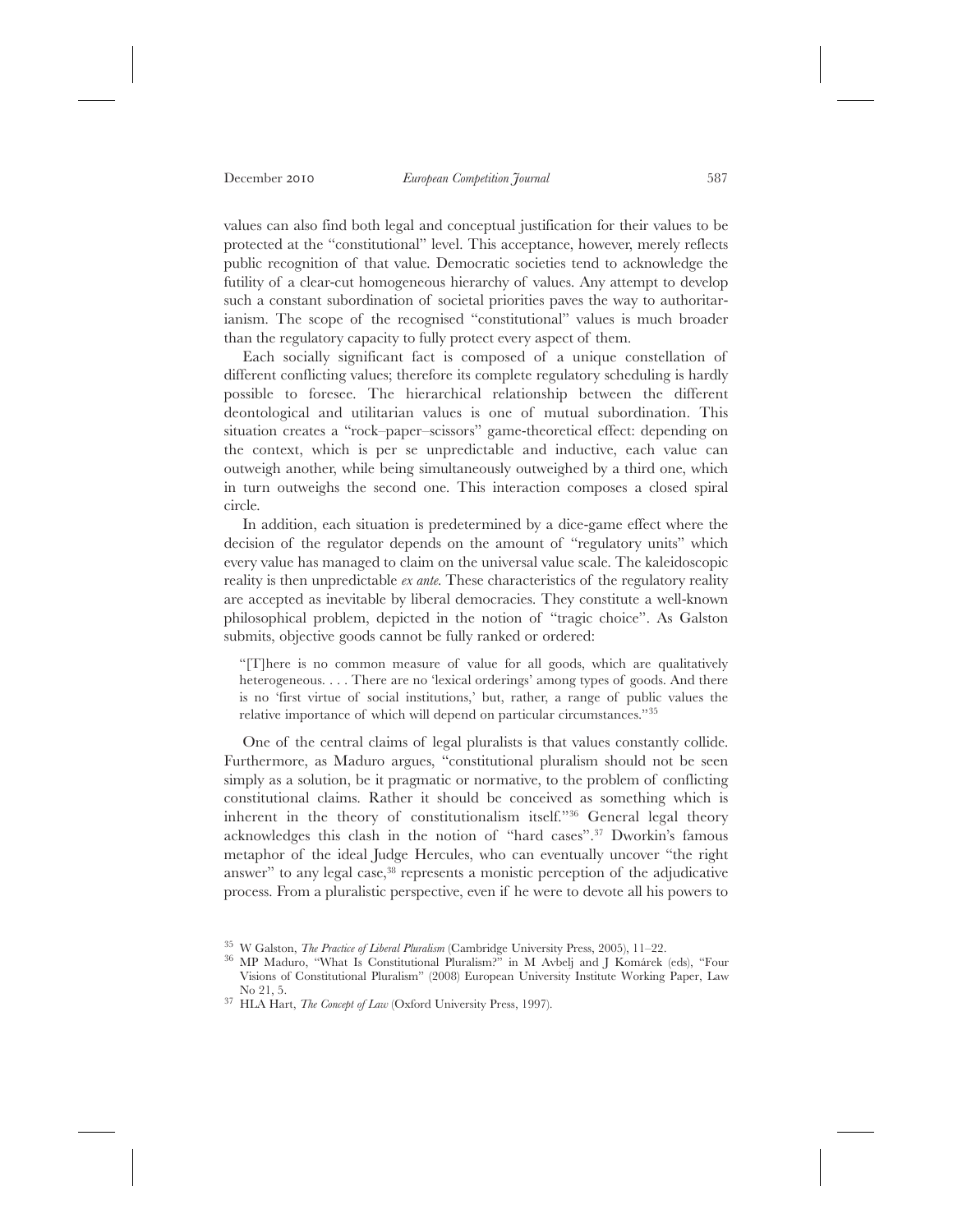finding "the right answer", Judge Hercules would become a victim of his own strength, simultaneously discovering all powerful counterarguments, hence transforming himself from Hercules into Sisyphus. Therefore, in order to reconcile conflicting values, each decision-maker inevitably has to undertake difficult choices. This implies that some values will be de-prioritised despite their significance. It is in the very nature of the adversarial process that it enables the promoters of each value to persuade the decision-maker of the societal or institutional importance of each value in each particular case.

The incommensurability of values in liberal democracies has been explored at the philosophical level by value pluralists.39 The task of each decision-maker is predetermined by John Rawls's "veil of ignorance" or HLA Hart's "penumbra" which prevents the possibility of making ultimate judgements. Value pluralism conceptualises the relativity of each act of the decision-making, even though this relativity does not amount to relativism. Values still hold their internal essence which predetermined the choice of the decision-maker. Unlike relativism, which is a negative, deconstructive theory which ultimately justifies a complete arbitrariness of choice, value pluralism develops the idea of a "bounded" or "limited" arbitrariness of the decision-maker, which is predetermined and subordinated by such traditional control mechanisms of liberal democracies as elections, the separation of powers, free speech and adversarial processes, as well as the strong implicit influence of the legal culture shared between the actors or "reflective equilibrium".<sup>40</sup> In one way or another, all these elements contain strong competitive components. This also shows the pivotal societal role of competition as an "immune system" of liberal democracy.

The dilemmatic nature of the decision-maker problem is rejected by authoritarian regimes, which base their decision-making process upon quasi-religious commands with homogeneous structures and mutually reconcilable elements. Authoritarian views therefore support the existence of clarity and predictability (right v wrong situation). Conversely, liberal democracy recognises the inevitability of making choices between equally important options (right v right situation). This is the reason why the former model inclines towards inquisitorial jurisprudence, while the latter is based upon adversarial judicial (and, in a broader sense, decision-making) processes.

The relevant methodology or balancing act is analysed in the subsequent parts of this paper. Before this, however, it is necessary to show why economic competition is so important for liberal democracies. This argument is developed

<sup>38</sup> RM Dworkin, *Law's Empire* (Oxford, Hart Publishing, 1998). <sup>39</sup> I Berlin, "On Value Pluralism" (1998) XLV(8) *New York Review of Books*: "We are doomed to choose, and every choice may entail an irreparable loss. The world we encounter in ordinary experience is one in which we are faced with choices between ends equally absolute, the realisation of some of which must inevitably involve the sacrifice of others. . . . The necessity of choosing between absolute claims is then an inescapable characteristic of the human condition."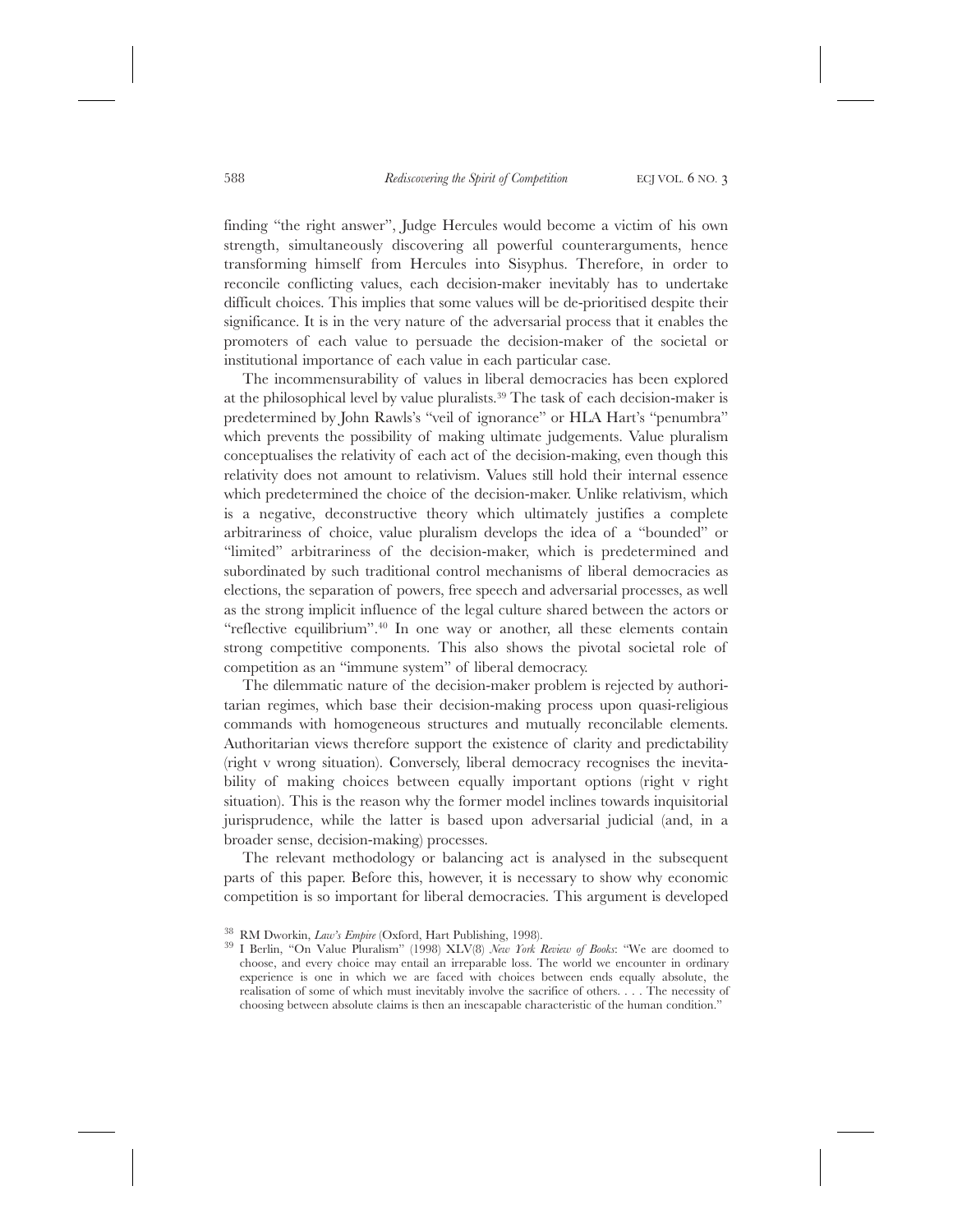from a comparative perspective. The economic aspects of competition have been historically so deeply influenced by the utilitarian cost–benefit approach that any reference to the deontological foundations of competition is seen as irrelevant. This is not the case for the regulation of the political and cultural aspects of competition. Both are still predetermined by strong deontological boundaries. In order to demonstrate that the same could be applied in the area of antitrust, it is necessary to reveal the conceptual similarities between the political, cultural and economic aspects of competition.

## **PART II**

#### **F. THREE DIMENSIONS OF COMPETITION IN LIBERAL DEMOCRACY**

Aside from its economic dimension, competition is present in the political and cultural contexts.41 In fact, competition is an indispensable attribute of democracy,42 although not an indispensable attribute of governance. Arguably, many societies can *efficiently* develop their economic, cultural and political activities on the basis of authoritarian principles of administration with no or only some minimal competition. The present-day economic performances of countries with planned economies and rapid development of the notion of "authoritarian capitalism" against the background of the financial crisis can serve as recent examples thereof. In this sense, competition should be seen as a "luxury product" which is accepted as a distinctive attribute of liberal democracy. It is not being abandoned every time the markets fail. Competition is recognised as a matter of principle rather than necessity.

All three aspects of competition are inherently protected in all democratic polities.43 Thus in politics the competitive process is reflected in the elections, where political parties "compete" by offering ideologies and programmes for their constituencies. In a cultural sense competition is encompassed in the notion of "free speech", by which individuals and groups freely express their views and opinions. For a long time free speech has been seen as a "marketplace of ideas",44 which holds that the solution to many problems arises out of the

- 40 J Rawls, *A Theory of Justice* (Cambridge, MA, Harvard University Press, 2005).<br><sup>41</sup> H Demsetz, "Economic, Legal and Political Dimensions of Competition" (1981) University of California, Los Angeles Discussion Paper No
- <sup>42</sup> G Amato, *Antitrust and the Bounds of Power: Dilemma of Liberal Democracy in the History of the Market* (Oxford, Hart Publishing, 1997).
- <sup>43</sup> PJ McNulty, "Economic Theory and the Meaning of Competition" (1968) 82 *Quarterly Journal of Economics* 639: "[C]ompetition is, in our system, a political and social *desideratum* no less than an
- <sup>44</sup> The concept of the "marketplace of ideas" was originally borrowed by the legal discourse from two decisions of the US Supreme Court in *Abrams v United States*, 250 US 616 (1919) and *Keyishian v Board of Regents*, 385 US 589, 605–06 (1967).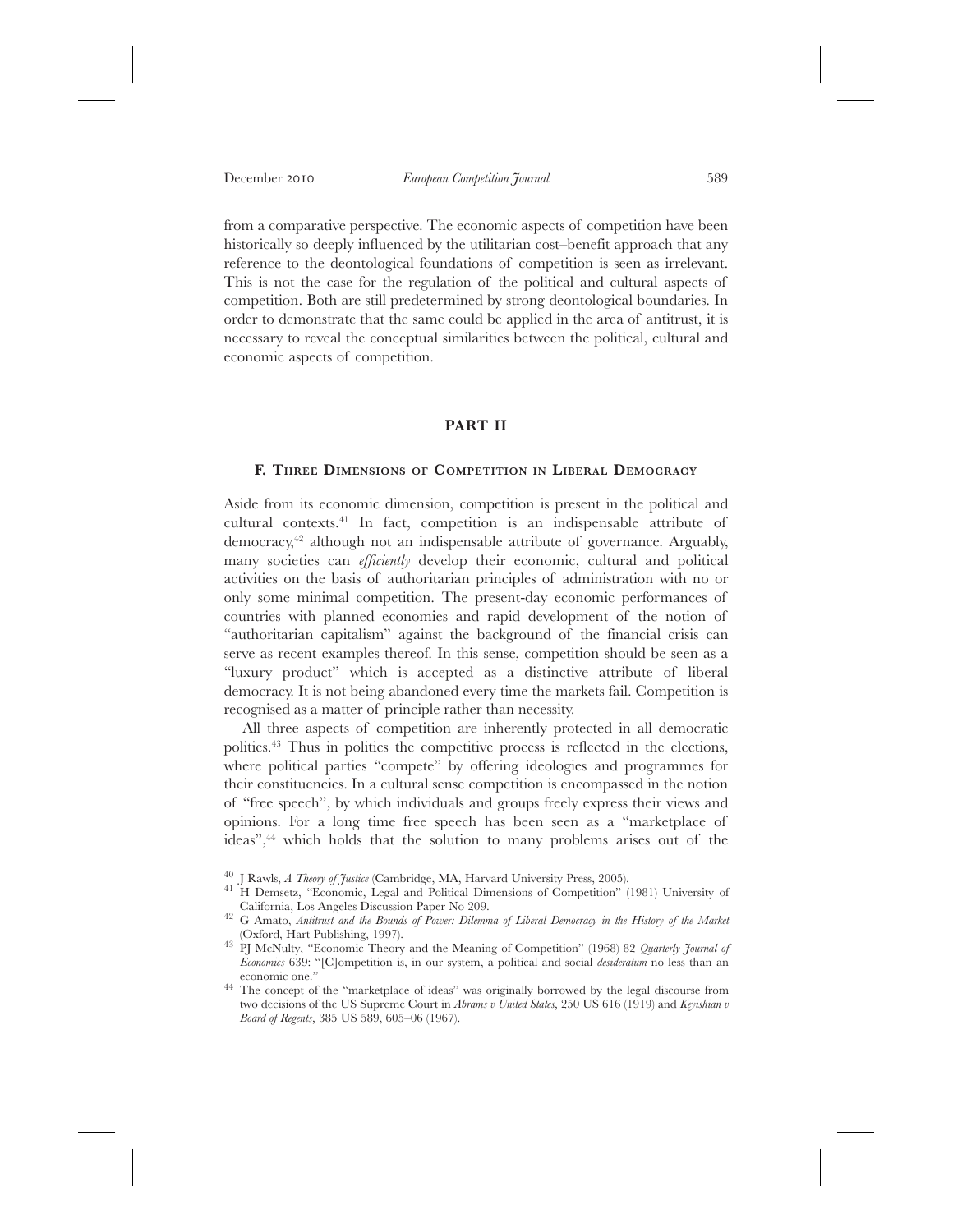tensions that exist between different views. Society as a whole benefits from the circulation of thoughts that can be seen as a "competition" of ideas.45 Finally, in its economic sense, competition is present in the idea of free markets. Thereby the notions of elections, free speech and markets can be seen as the political, cultural and economic aspects of competition, respectively.

The political, cultural and economic dimensions of competition are equally important for a healthy democracy. None of them should be justified by efficiency benchmarks.46 In politics we do not simply appoint "the best" or "the most effective" party to govern the country as in enlightened absolutism. We do not select only "the best" or "the most useful" ideas to be freely circulated inside the community. The very notion of competition and freedom automatically implies certain redundancies and inefficiencies. However, their existence does not provide a sufficient ground for changing the system.

Authoritarianism is a concept starkly opposed to competition. Unlike competition, it is concerned with final results. The procedure by which they are obtained is often neglected. The famous credo of authoritarianism is "the end justifies the means", whereas for competition the "journey" is more important than the "destination". The regulation of economic affairs in an authoritarian fashion can be *successful*, whereas reliance on the invisible hand may lead to failures. This does not mean, however, that the ethos of competition should be replaced by command control or planned economy. Indeed, economic freedom usually leads to success. Then again, its success sometimes becomes its biggest enemy. Economic prosperity can find supporters more rapidly than the notion of economic freedom. Therefore the latter is often perceived as an instrument to achieve the former. The maximisation of welfare is neither an unconditional nor a quintessential feature of freedom. Freedom cannot be seen as a purely rational, predictable and calculable activity, but rather as a driving force of the entrepreneurial discovery.

<sup>&</sup>lt;sup>45</sup> Stucke and Grunes highlight the similarities between competition and free speech, though the centre of gravity of their research (ME Stucke and AP Grunes, "Antitrust and the Marketplace of Ideas", (2001) 69 *Antitrust Law Journal*) is based on the regulation of free speech by antitrust law rather than on the analysis of the economic aspects of competition in comparison with the political

regulation of free speech. <sup>46</sup> RM Dworkin, "Introduction" in I Hare and J Weinstein (eds), *Extreme Speech and Democracy*, (Oxford University Press, 2009):

<sup>&</sup>quot;If freedom of speech is a basic right, this must be so not in virtue of instrumental arguments, like Mill's ['Mill said that we should tolerate even the speech we hate because truth is most likely to emerge in a free intellectual combat from which no idea has been excluded'], which suppose that liberty is important because of its consequences. It must be so for reasons of basic principle."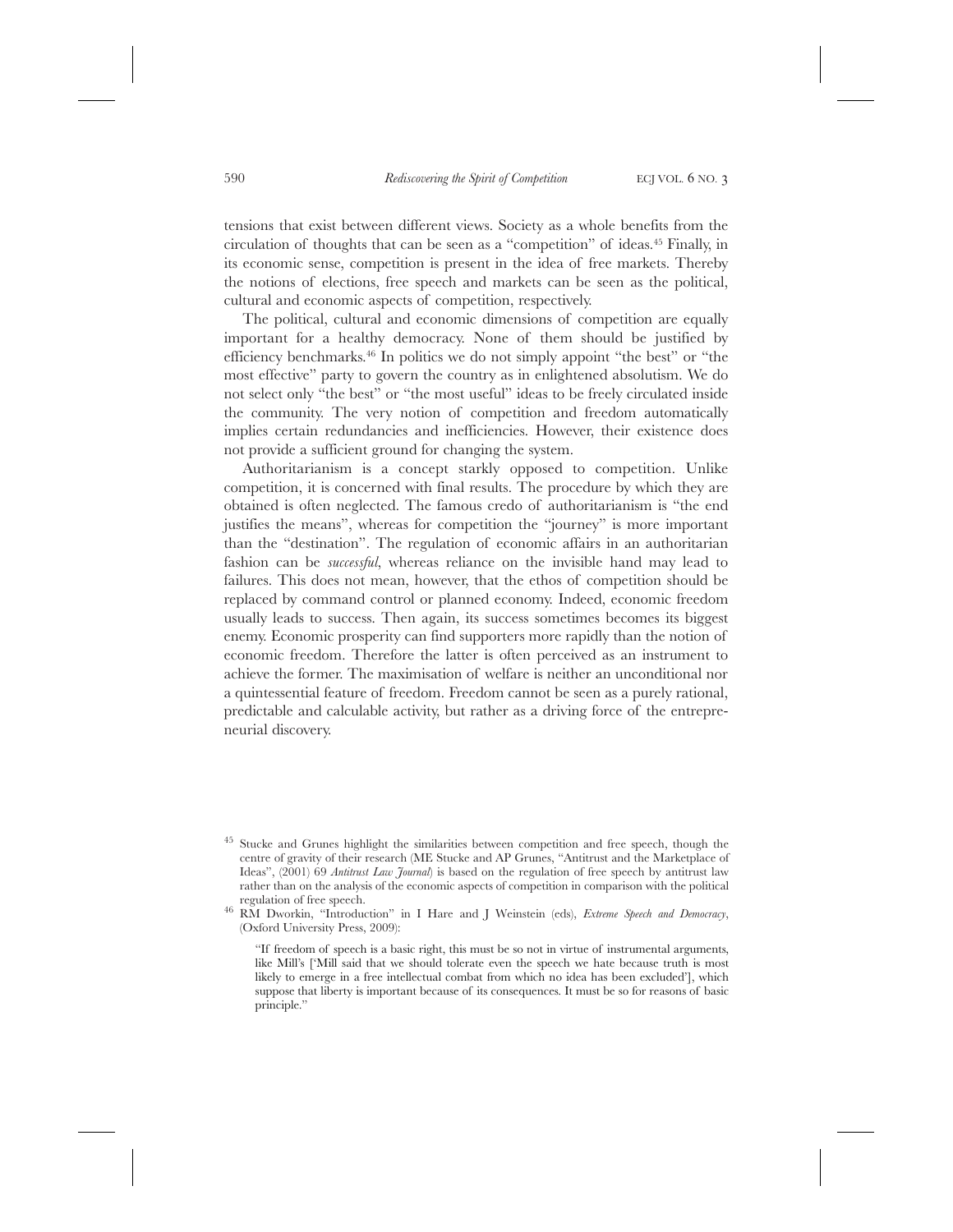# **G. THE SELF-DESTRUCTIVE NATURE OF FREE COMPETITION**

The deontological aspects of competition constitute its main attractiveness for liberal democracies.47 At the same time, it constitutes also its biggest vulnerability, because the competitive process in its pure form cannot conceptually resist any radical views, since it allows them also "to compete" for being prioritised by constituencies, individuals and consumers. Liberal democracy itself contains strong self-destructive elements. Radical views in politics and restrictive conduct in economics constitute an inherent (though undesirable) part of the competitive process, even if endowed with all the positive features peculiar to competition. In this respect, any radical political ideology, as well as any intolerant expression and any anticompetitive conduct, can claim protection as a matter of freedom. These practices can be prohibited only after counterbalancing the elements of freedom which they contain with other important societal values.

For this reason certain "benchmarks of appropriateness" have been drawn with respect to all three aspects of competition. For instance, political parties which promote racism or other perverse ideologies are not authorised to participate in elections. Extreme speech is not allowed as a form of argumentation. No company is permitted to embark on restrictive conduct. These preventative political, cultural and economic safeguards are called for to avoid any harm to both democracy and competition. Yet, paradoxically, in an ontological sense they conflict with the fundamental principles and the very essence of democracy and competition. This dilemma is permanently faced in the political, cultural and economic spheres. In antitrust scholarship it has been captured by Robert Bork in his famous phrase "the antitrust paradox: a policy at war with itself".<sup>48</sup>

In contrast to economic thought—in which the concept is relatively new49—the self-contradictory essence of competition has been the object of continuous investigations in the political and cultural contexts for a long time. Thereby it became an inherent part of the intellectual tradition dating back to antiquity (eg the Socratic method of philosophical inquiry; moral dilemmas;

<sup>47</sup> *United States v Topco*, 405 US 596, 610 (1972): "Antitrust laws in general, and the Sherman Act in particular, are the Magna Carta of free enterprise. They are as important to the preservation of economic freedom and our free-enterprise system as the Bill of Rights is to the protection of our

<sup>&</sup>lt;sup>48</sup> RH Bork, *The Antitrust Paradox: A Policy at War with Itself* (New York, The Free Press, 1978).<br><sup>49</sup> Despite this relative novelty, legal and political philosophers use the "language" of economics to explain the idea of pluralism. See eg B Baez, *Affirmative Action, Hate Speech, and Tenure—Narratives About Race and Law in the Academy* (London, Routledge Taylor & Francis Group, 2001), 50: "Ironically, the marketplace metaphor, which is rooted in laissez-faire economics, is more effective for representing speech than for representing the free market system itself."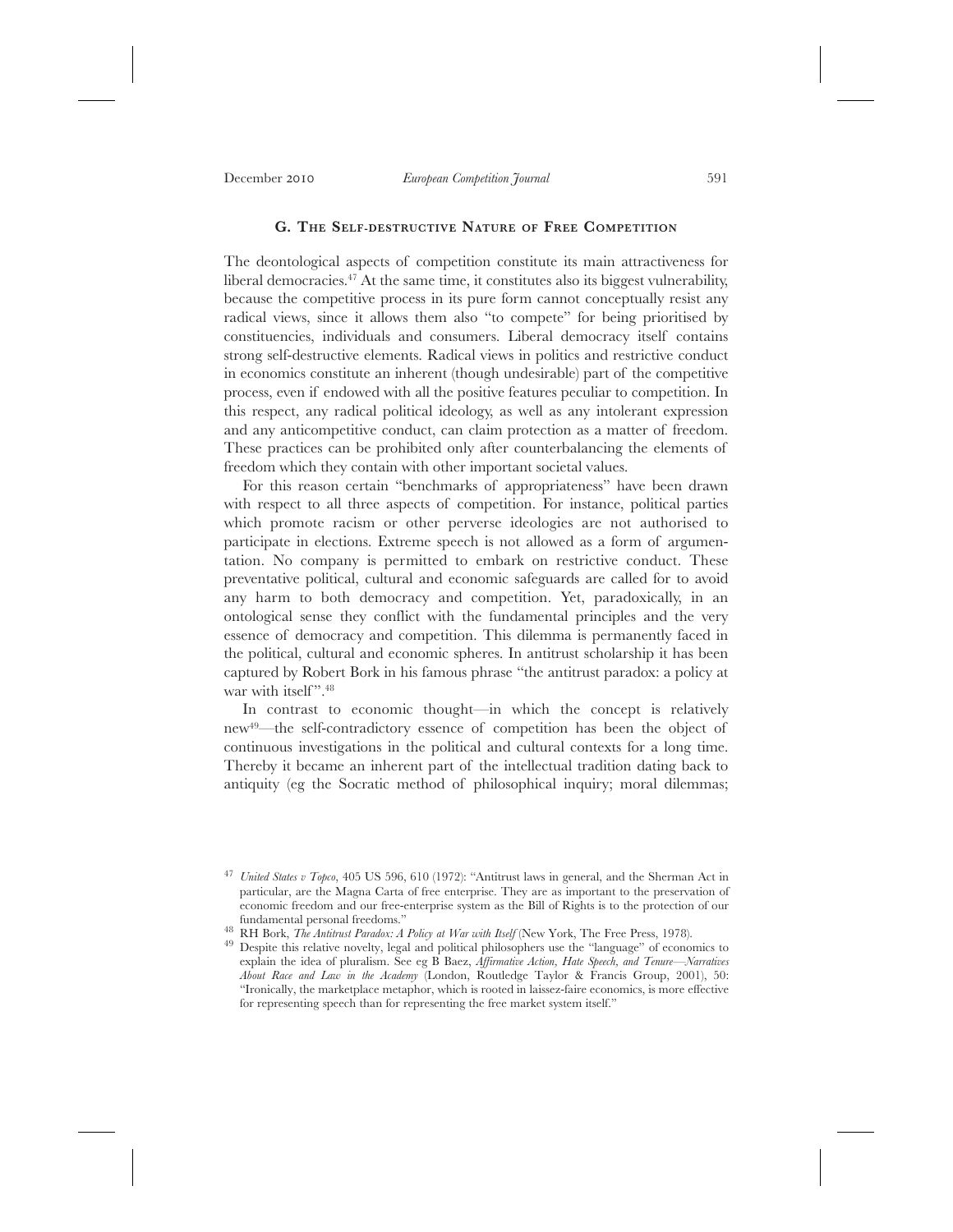

*Fig 1* Regulation of Self-destructive Competition

tragic choices; enlightened absolutism). Understandably, antitrust can benefit from the more elaborate solutions offered by legal and political theory.<sup>50</sup>

The above-mentioned self-destructive elements of competition have their conceptual solution designed in the form of a three-circled process (Fig 1). The big (white) circle implies that any conduct in liberal democracy is authorised by default. The middle (black) circle shows that some of those practices authorised by default can be prohibited because they significantly encroach upon the (i) utilitarian or (ii) deontological interests of the polity. The small (grey) circle demonstrates that those prohibited by the black circle agreements can be reauthorised (i) on deontological grounds or (ii) on utilitarian grounds after performing a balancing act.

Along the lines of Fig 1, the reference to liberty and democracy in the Preamble of the TEU would constitute the big (white) circle (authorisation by default); the rationale of Article 101(1) TFEU is expressed by the lower (deontological) part of the middle (black) circle; whereas the rationale of Article 101(3) TFEU is encompassed in the upper (utilitarian) part of the small (grey) circle. In other words, (1) at the outset, every economic activity is authorised by default; (2) unless it significantly restricts other important societal values. The structure of Article 101(1) TFEU enables prohibition of only those agreements which violate the deontological value of competition; other rules prohibit violations of other values. The conceptual attempt to expand the scope of

<sup>50</sup> LA Sullivan, "Economics and More Humanistic Disciplines: What Are the Sources of Wisdom for Antitrust?" (1977) 125 *University of Pennsylvania Law Review* 1214: "[A]ntitrust scholarship could usefully explore the styles of analysis and some of the material from the humanistic disciplines of history and philosophy, and . . . it might be useful to draw upon social sciences other than economics, particularly on sociology and political science."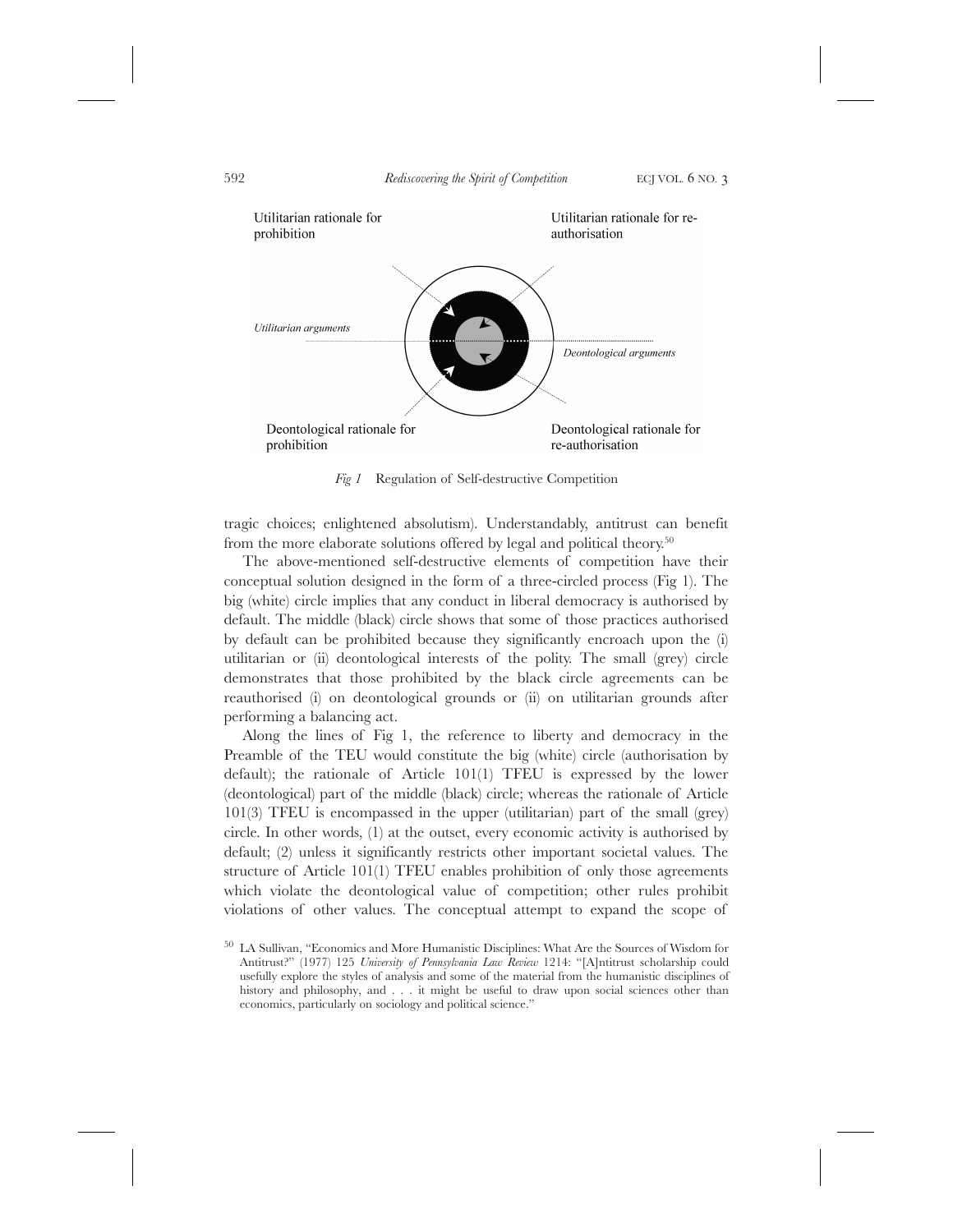Article 101(1) TFEU into the utilitarian part of the middle circle has been supported by the Court of First Instance,<sup>51</sup> but then fundamentally rejected by the European Court of Justice.52 Therefore, Article 101(1) TFEU does not deal with such values as consumer welfare. There exist other mechanisms for the protection of utilitarian values, which go beyond the scope of antitrust. (3) On the other hand, the current structure of Article 101(3) TFEU covers only utilitarian rationales for the reauthorisation of otherwise prohibited agreements. This paper attempts to demonstrate that this feature constitutes the main discrepancy between the regulation of the economic aspects of competition and the regulation of its political and cultural elements. A conceptual amendment of Article 101 TFEU will be proposed and explained in the following sections, which would enable the reauthorisation of some anticompetitive practices not only on utilitarian grounds (as it is the case in Article 101(3) TFEU now), but also from the deontological perspective currently missing in antitrust, though present in the regulation of the political and cultural aspects of competition.

# **H. "FREE SPEECH V HATE SPEECH" = "FREE COMPETITION V ANTICOMPETITIVE CONDUCT"**

The relationship between free speech and hate speech—ie speech designed to promote hatred on the basis of race, religion, ethnicity or national origin53—is ruled by a dialectical interplay. On one hand, hate speech is prohibited, because it causes harm both from (i) a utilitarian and (ii) a deontological perspective: (i) hate speech is detrimental for such societal goods as public morals and equality and (ii) it threatens freedom of speech, because it can lead to the establishment of authoritarianism ("Oroboros" scenario) if it is not curbed.54 On the other hand, hate speech itself is a component of free speech.<sup>55</sup> Thus, while fundamentally belonging to the big regulatory circle, hate speech also falls in the middle circle of prohibition. The same can be said on the correlation between free competition and anticompetitive conduct. On one hand, anticompetitive conduct is prohibited since it harms (i) some economically significant utilitarian

<sup>&</sup>lt;sup>51</sup> T-168/01 *GlaxoSmithKline Services v Commission* [2006] OJ C294, 2 December, 118ff.<br><sup>52</sup> C-501/06 *P GlaxoSmithKline Services v Commission* [2009] OJ C282, 21 November, 63.<br><sup>53</sup> M Rosenfeld, "Hate Speech in Constitut

<sup>&</sup>lt;sup>54</sup> IT Nockleby, "Two Theories of Competition in the Early 19th Century Labour Cases" (1994) 38 *American Journal of Legal History* 452: "Many scholars have recognised the dual, paradoxical nature of competition as both destructive and beneficial. . . . 'Competition' plays an operative role in

<sup>&</sup>lt;sup>55</sup> The same rationale can be developed in respect to the limitation of the political aspects of competition, by which some parties with eccentric ideologies are not allowed to participate in elections because they can be detrimental (i) for democracy itself or (ii) for other important societal values.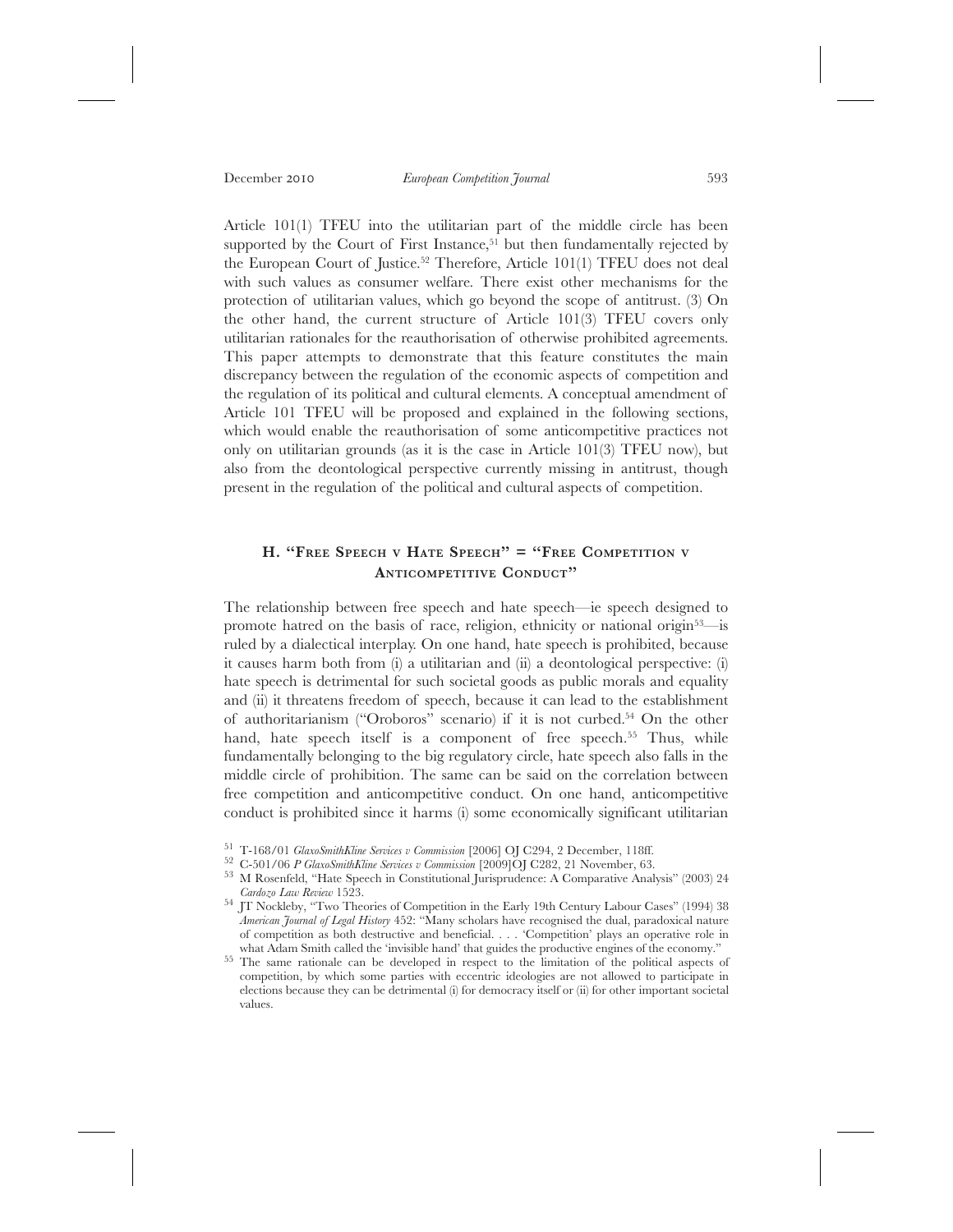values (the doctrinal mainstream interpretation of Article 101(1) TFEU); as well as (ii) the deontological essence of competition itself (the literal interpretation of Article 101(1) TFEU). At the same time, anticompetitive conduct is also a part of free competition. Indeed, however harmful, it remains an expression of free economic will and it can thus claim its protection at least to some extent. As a result, anticompetitive conduct simultaneously belongs to the big circle of by default authorisation, the middle circle of strict prohibition and the small circle of reauthorisation.

This being said, there still are significant distinctions between antitrust and free speech and this is the focal point of this paper. Namely, at the level of the small circle (reauthorisation) legal theory considers both types of harms ("utilitarian" or welfare-centric, and "deontological" or value-centric), whereas antitrust deals only with utilitarian forms of harm. In other words, to decide whether or not a particular expression of hate should be allowed, legal and political theories consider its positive effects for freedom of speech as well as other public values. Furthermore, they put a particular emphasis on the positive effects predominantly related to the deontological aspects of free speech.56 Thus hate speech is seen as an integral part of free speech and can be reauthorised, in spite of its negative effects on public morals, due to the intrinsic importance of freedom.57 In contrast, antitrust analysis confines itself mostly to the eventual positive effects of anticompetitive practices for such economic values as consumer welfare, industrial growth and innovation; all values that are external to competition. It refuses to explore any procompetitive outcomes of anticompetitive conducts, considering this prima facie paradoxical scenario as impossible. The reason for this self-limitation is apparently to be found in the "quantitative", "equilibrium-based" rationale of the neoclassical economic approach to antitrust;<sup>58</sup> which, unlike legal theory, cannot internalise any qualitative values and, instead, simply considers them as "*known* unknowns". Hence, the structure of Article 101(3) TFEU takes the form shown in Fig 2 in which deontological reasons for re-authorisation are missing.

<sup>58</sup> RJ Peritz, "A Counter-history of Antitrust Law" (1990) 2 Duke Law Journal 265:

"[B]ecause the economic logic of price theory has persuaded many of us to accept its claims of unrivalled precision and logical structure, we presume (or fear) that arguments founded in social values but not reflected in the current antitrust discourse of economic . . . simply cannot be adjudicated in a structured way."

<sup>56</sup> The US doctrine (due to historical reasons) went in this respect as far as distinguishing between "the right to advocate violence" v "the duty to refrain from incitement to violence" (see *Yates v*

<sup>&</sup>lt;sup>57</sup> The most explicit examples with no justification of free speech other than deontological can be seen in two cases of the US Supreme Court. The US Supreme Court decision in *National Socialist Party of America v Village of Skokie*, 432 US 43 (1977) recognised the right of the National Socialist Party of America to march in a town inhabitated by Holocaust survivors; the US Supreme Court decision in *Brandenburg v Ohio*, 395 US 444 (1969) recognised the right to promote the Ku Klux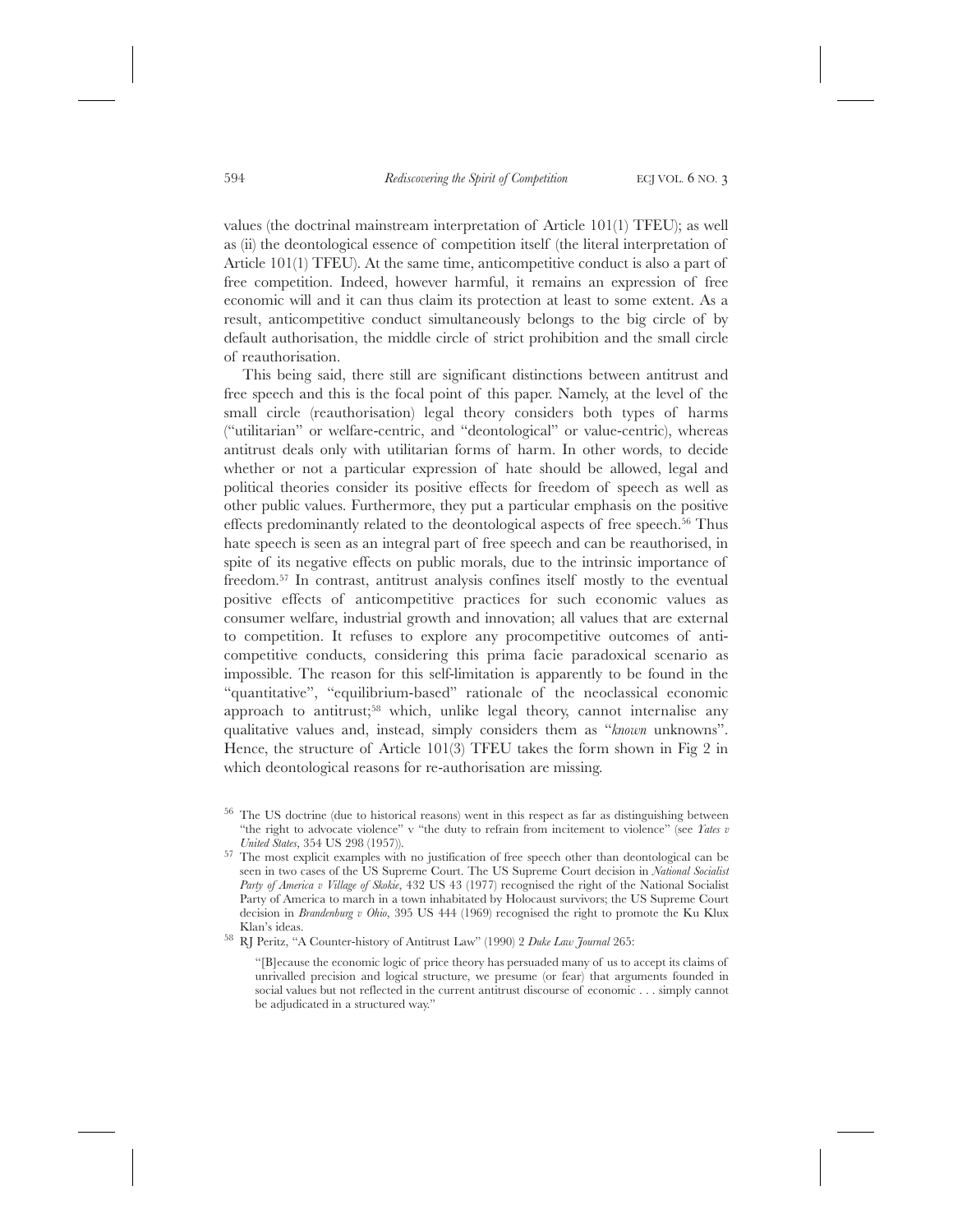

*Fig 2* Article 101(3) TFEU

For instance, the Commission's Guidelines on Vertical Restraints which envisage the balancing of inter-brand with intra-brand competition stipulate that

"vertical restraints which reduce inter-brand competition are generally more harmful than vertical restraints that reduce intra-brand competition . . . [since they] may significantly restrict the choices available to consumers . . . [and/or] can reduce innovation in distribution and deny consumers the particular service."59

By offering a valuable analysis of different empirical techniques which can be used for balancing of the conflicting societal interests in general, the Guidelines neither measure nor counterbalance the *intensity* of these competitive practices. They do not set up any standard for prioritisation of one kind of competition which would be based on other criteria than efficiency or consumer welfare.<sup>60</sup> In other words, the Guidelines do not ask how much competition has been limited by a restrictive conduct on a given market versus how much competition has been simultaneously generated by this conduct on another market. The balancing which is offered in the Guidelines concentrates on the measurement of the impact which the reduction of inter/intra-brand competition would have on consumers/innovations/industrial growth or market integration (ie the values which are external to competition itself), not on their impact on the competitive process.

The structure of Article 101 TFEU conceptually excludes the possibility that under some circumstances an anticompetitive conduct is capable of bringing about some positive effects for competition in other relevant markets, thereby becoming simultaneously anti- and procompetitive. These agreements are either reauthorised on the utilitarian grounds listed in Article 101(3) TFEU or simply not considered within the framework of Article 101 TFEU, which goes against

 $59$  Guidelines on Vertical Restraints COM(2000) C291/01.<br>  $60$  Guidelines on Vertical Restraints, SEC(2010): "[I]f inter-brand competition is fierce, it is unlikely that a reduction of intra-brand competition will have negative effects for consumers."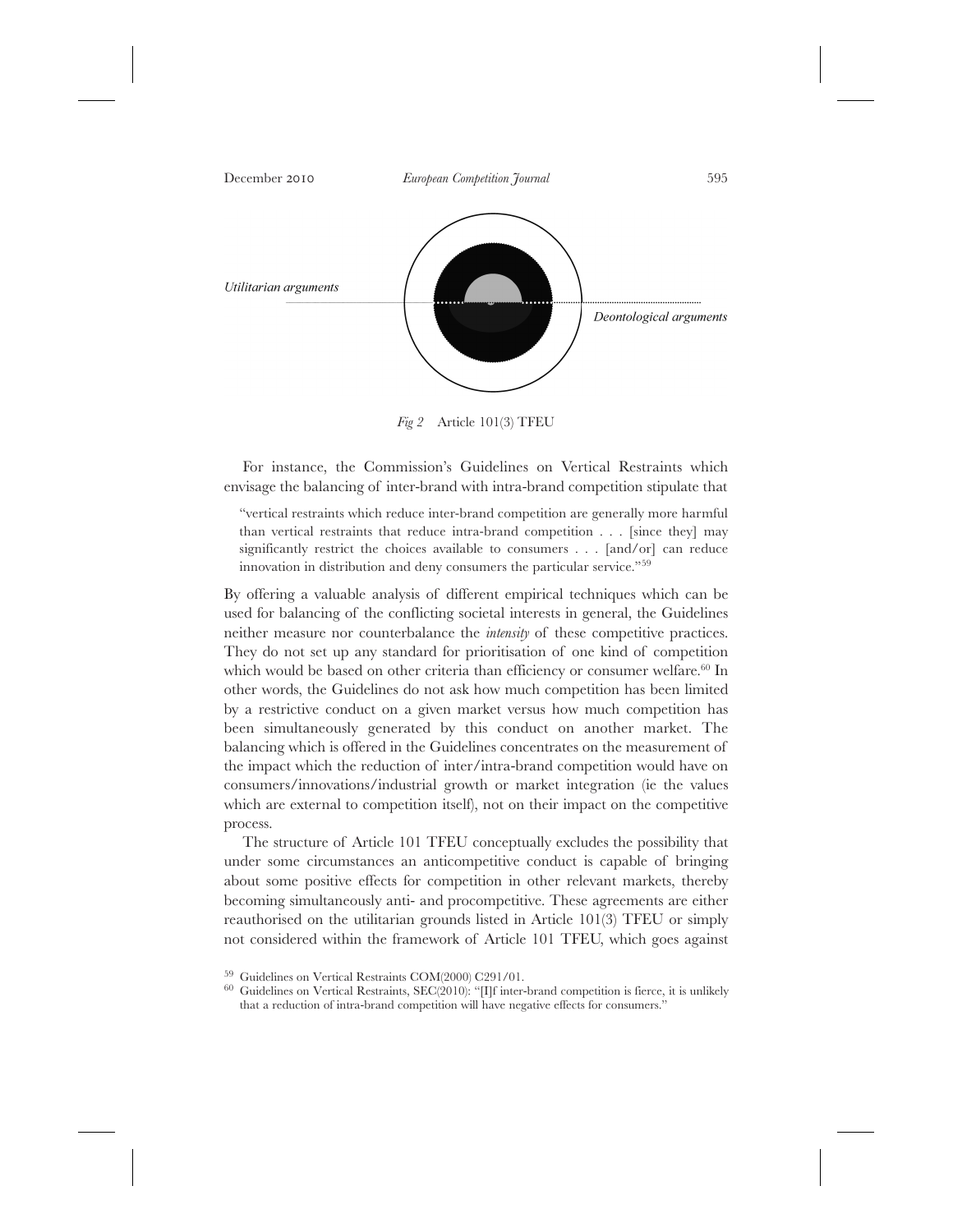the letter of the law, since Article 101(1) TFEU prohibits *all* anticompetitive agreements. Prima facie the deontological option for the reauthorisation is partly acknowledged in European legislation<sup>61</sup> and soft law.<sup>62</sup> However, the conceptual pattern there also deviates from the assessment and balancing of the *essence* of different kinds of competitions to the benefit of the evaluation of their economic *effects* on welfare, innovations or industrial growth (considerations that are external to competition as an independent societal value).

This crucial difference between free speech and economic competition is due to the fact that the contemporary antitrust doctrine equates harm to consumers with harm to competition and (the other way around) considers positive effects for consumers as inherently procompetitive. The ensuing discrepancy is caused by a regulatory lacuna which the proposed amendment of Article 101 TFEU will try to fill in.

# **I. PROCOMPETITIVE ELEMENTS OF ANTICOMPETITIVE AGREEMENTS**

The traditional approach to the assessment of the positive outcomes of an anticompetitive conduct is designed according to the intuitively monistic belief that the conduct can only be either pro- or anticompetitive.63 This is the only way for the decision-makers to operate without recognising the existence of an independent deontological rationale for reauthorisation. Thus according to the decision adopted in *Leegin*, <sup>64</sup> "Vertical retail-price agreements have *either* pro-competitive *or* anticompetitive effects, depending on the circumstances in which they were formed" (emphasis added).<sup>65</sup> In this respect the doctrine explicitly equalises anticompetitive effects with harm to the consumers: "The rule [of reason] distinguishes between restraints with anticompetitive effect that are harmful to the consumer and those with pro-competitive effect that are in the consumer's best interest."66 However, this presumption is logically

 $61$  Eg Commission Regulation No 2790/1999 on the application of Article 81(3) of the Treaty to categories of vertical agreements and concerted practices [1999] OJ L336; Commission Regulation (EU) No 330/2010 on the application of Article 101(3) of the Treaty on the Functioning of the European Union to categories of vertical agreements and concerted practices, [2010] OJ L102, 23 April, P 0001-0007.

 $^{62}$  Eg Guidelines on Vertical Restraints, *supra* n 59; Guidelines on Vertical Restraints, *supra* n 60.<br><sup>63</sup> Communication from the Commission Guidelines on the application of Article 81(3) of the

Treaty, [2004] OJ C101/08, 11:

<sup>&</sup>quot;The assessment under Article 81 thus consists of two parts . . . The second step, which only becomes relevant when an agreement is found to be restrictive of competition, is to determine the pro-competitive benefits produced by that agreement and to assess whether these

pro-competitive effects outweigh the anti-competitive effects." <sup>64</sup> *Leegin Creative Leather Products, Inc v PSKS, Inc*, 551 US 877 (2007). <sup>65</sup> *Ibid*. <sup>66</sup> *Ibid*.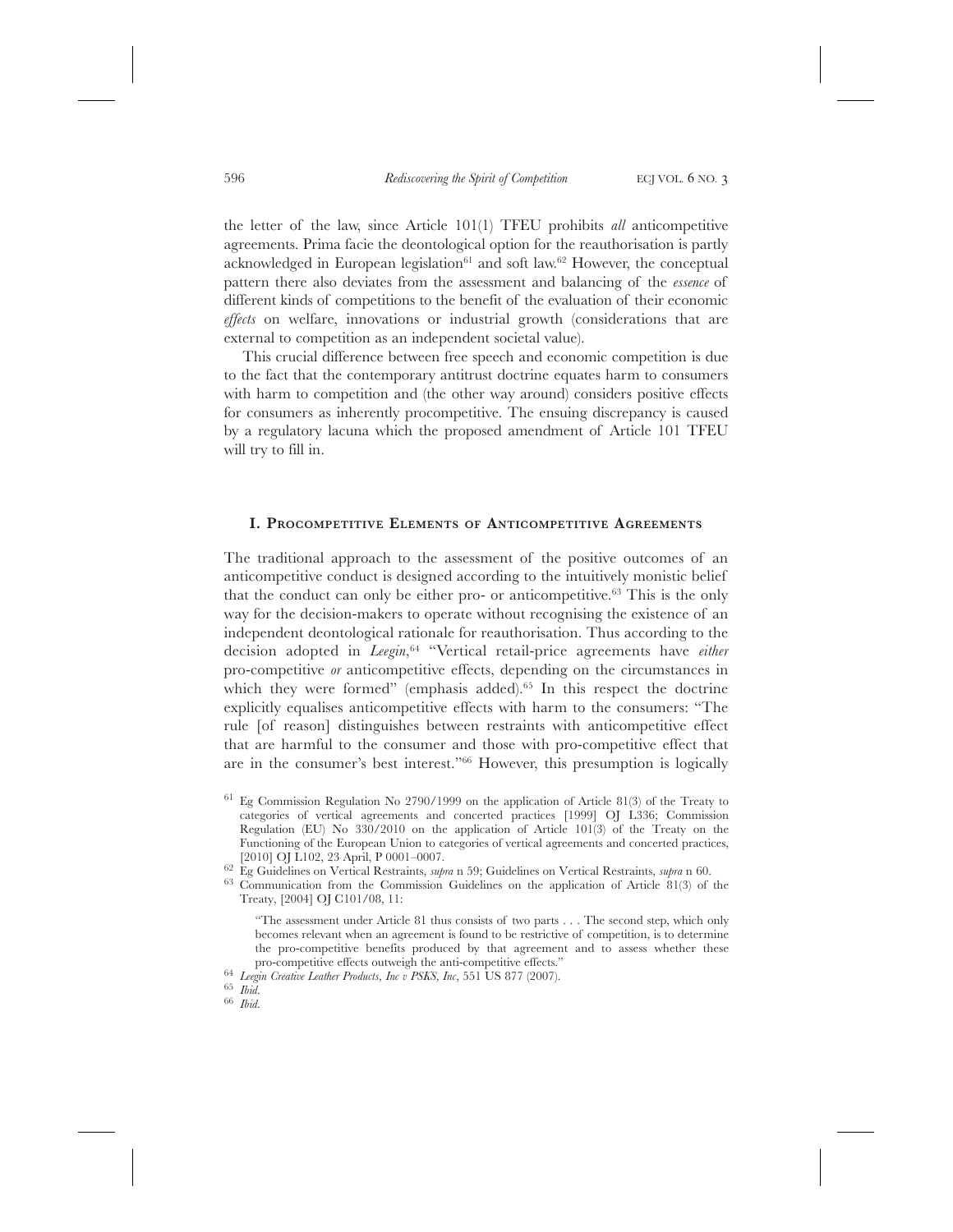contestable.67 The same "either–or" neoclassical logic has been criticised by Monti.<sup>68</sup> Theoretically, the conduct can be both anticompetitive and procompetitive at the same time. In some cases this conduct can be proconsumer, in others consumer-neutral or anticonsumer. Antitrust scholarship tries to *solve* this internal conflict by redefining it as an ontological "inconsistency". However, this conflict is *irresolvable*. It has to be *incorporated* into the theory and considered as an engine for the evolutionary development of antitrust.

In this context the present paper does not accept the rationale that "[t]he rule of reason is designed and used to eliminate anticompetitive transactions from the market".<sup>69</sup> The essence of the rule of reason and the nature of Article 101(3) TFEU do not entail the elimination of anticompetitive transactions from the market but, on the contrary, the immunisation of anticompetitive transactions from the antitrust sanctions, because the benefits of such transactions outweigh their negative impact on competition. An agreement which is covered by Article 101(3) TFEU remains anticompetitive on the second (black) level of the model of three regulatory circles. The purpose of the rule of reason is to reauthorise otherwise anticompetitive agreements, and *inter alia* those agreements which promote competition more than they simultaneously distort it.

Since some *anticompetitive* practices can have not only *pro-industrial*, *pro-innovation* or *proconsumer*, but also *procompetitive* effects, these practices should be seen as simultaneously *anti*- and *procompetitive*. For instance, an agreement of undertakings on the improvement of standards of goods and services objectively restricts the rights of some to compete, but at the same time one of its consequences can improve or intensify the process of competition between the

<sup>67</sup> PJ Hammer, "Antitrust beyond Competition: Market Failures, Total Welfare, and the Challenge of Intramarket Second-Best Tradeoffs" (2000) 98 *Michigan Law Review* 923: "Under contemporary doctrine, restraints of trade can be justified if the restraints are 'pro-competitive', but what does it mean to be 'pro-competitive'? . . . The answers that the Court often gives mark a departure from structural understandings of competition. Conduct is pro-competitive if it increases output, reduces price, or enables the parties to provide a product or service that would not otherwise be available . . . It is easier to reconcile these criteria with a total welfare standard than with a competition-based standard . . . Within this framework, evidence of an increase in output, a reduction in price, or the introduction of a new product most often indicates an increase in social welfare, regardless of the impact of the conduct on competition."

<sup>&</sup>lt;sup>68</sup> G Monti, "Article 81 EC and Public Policy" (2002) 39 *Common Market Law Review* 1060: "From a neoclassical perspective, the inclusion of Article 81(3) EC makes no economic sense: if an agreement's anticompetitive harms are outweighed by its pro-competitive benefits, then the agreement does not restrict competition at all. Conversely, if an agreement's pro-competitive effects (for example in terms of productive efficiency) outweighed by the risks generated by too much market power (which would reduce consumer welfare) then the agreement as a whole is anticompetitive. Therefore, Article 81(3) is futile—an agreement either promotes competition (and is thereby lawful) or suppresses competition (and is thereby unlawful)—the weighing of the pro and anti competitive aspects of an agreement can be carried out under the first paragraph of

Article 81." <sup>69</sup> *Leegin*, *supra* n 64.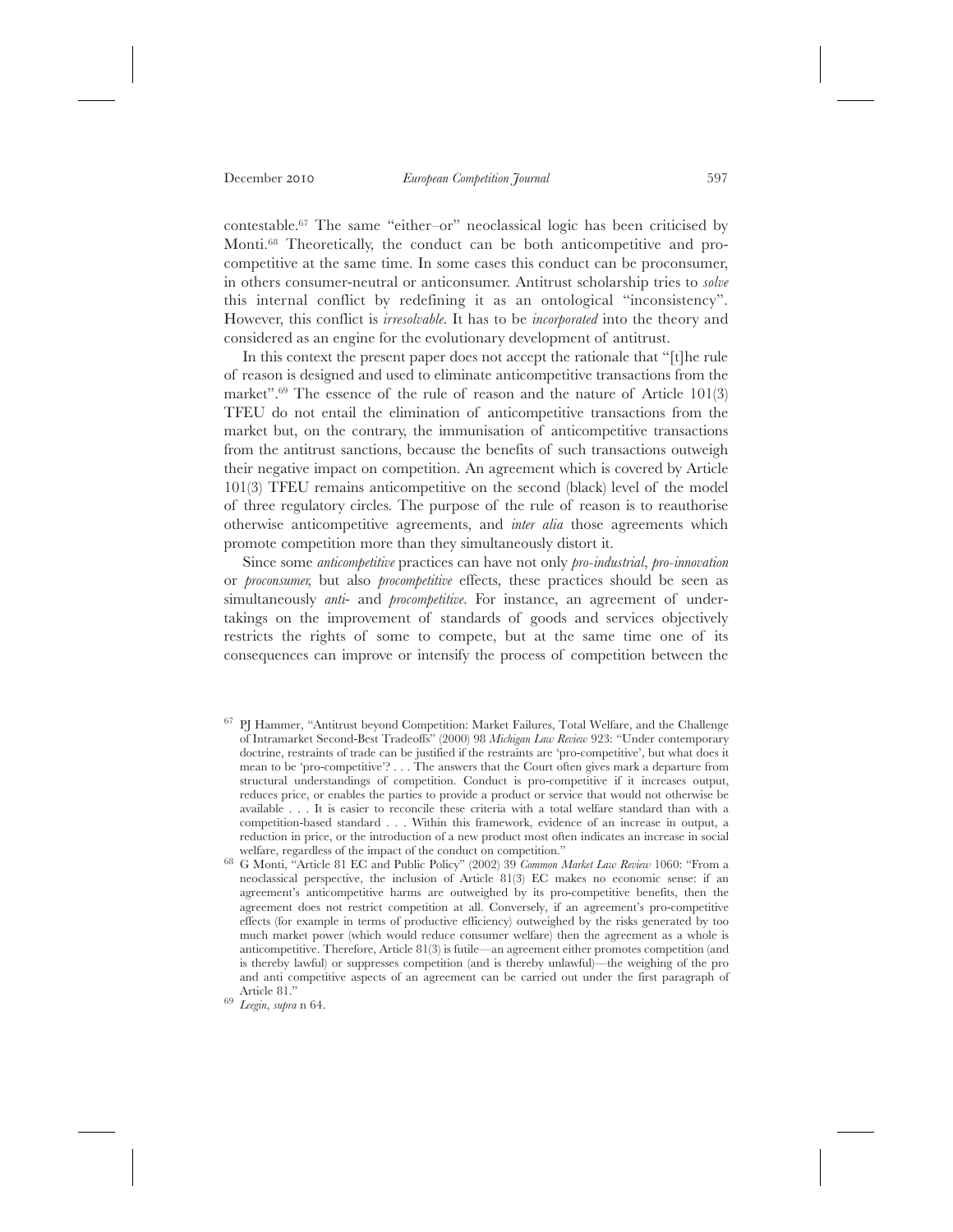remaining undertakings.70 Along these lines, Article 101(3) TFEU can be amended as follows:

"The provisions of paragraph 1 may, however, be declared inapplicable in the case of any agreement . . . decision . . . concerned practice . . . which contributes to improving the production or distribution of goods [ie pro-industrial elements] or to promoting technical or economic progress [ie pro-innovation elements], while allowing consumers a fair share of the resulting benefit [ie proconsumer elements] . . . and which does not: (a) impose on the undertakings concerned restrictions which are not indispensable to the attainment of these objectives [ie individual minimal harm test]; (b) afford such undertakings the possibility of eliminating competition in respect of a substantial part of the products in question [ie collective minimal harm test71] *or protects, strengthens or improves competition within the internal market*."

In this context the proposed condition should be applied separately from the previous ones as an alternative to them.

Alternatively a new "Article 101(4) TFEU" can be proposed:

"The provisions of paragraph 1 may be also declared inapplicable in the case of any agreement, decision, concerned practice which while preventing, restricting or distorting some aspects of competition within the internal market, simultaneously protects, strengthens or improves others aspects of competition within the same or different part of the internal market."<sup>72</sup>

The structure of "Article 101(4) TFEU" would take the form shown in Fig 3 in which only the deontological reasons for reauthorisation are explicitly provided.

Since the proposed changes only supplement and do not erase the current scope of Article 101(3), the whole structure of Article 101 after the amendment

 $70\;$  In its purest form the elements of this model are seen in the North American regulation of sport. Professional leagues form a *de facto* cartel with fixed prices, high barriers to entry and strong individual dependency. These leagues compose a closed association, where no other club is allowed to enter. However, the intensity of competition between the remaining clubs increases proportionally to the level of their closed (anticompetitive) co-operation, since the very essence of sport is contest and rivalry.<br>
<sup>71</sup> Art 101(3) TFEU in this context mentions "the same" elimination of competition as Art 101(1)

TFEU does, implying that an agreement can be immunised from antitrust sanctions only if the elimination of competition which has been established during the Art 101(1) TFEU test was not substantial. Conversely, the new amendment permits taking into account different components of competition which were not articulated by means of the Art 101(1) TFEU test and which can outweigh the negative impact on competition (by the Art 101(1) TFEU test) regardless of whether the latter has been eliminated substantially or not.

 $72$  The same rationale can be potentially applied to Art 102 TFEU, although the structure of this article would not require any changes, since its wording is more flexible than that of Art 101 TFEU. If an undertaking abuses its dominant position, an objective justification can be potentially based on deontological grounds. Instead of referring to technological development or the benefits for consumers, it can in some cases argue that the practice is beneficial for competition as such. There are different potential strategies for developing this argument. The specificity of the concept of abuse still requires a separate theoretical analysis, which goes beyond the limits of this paper.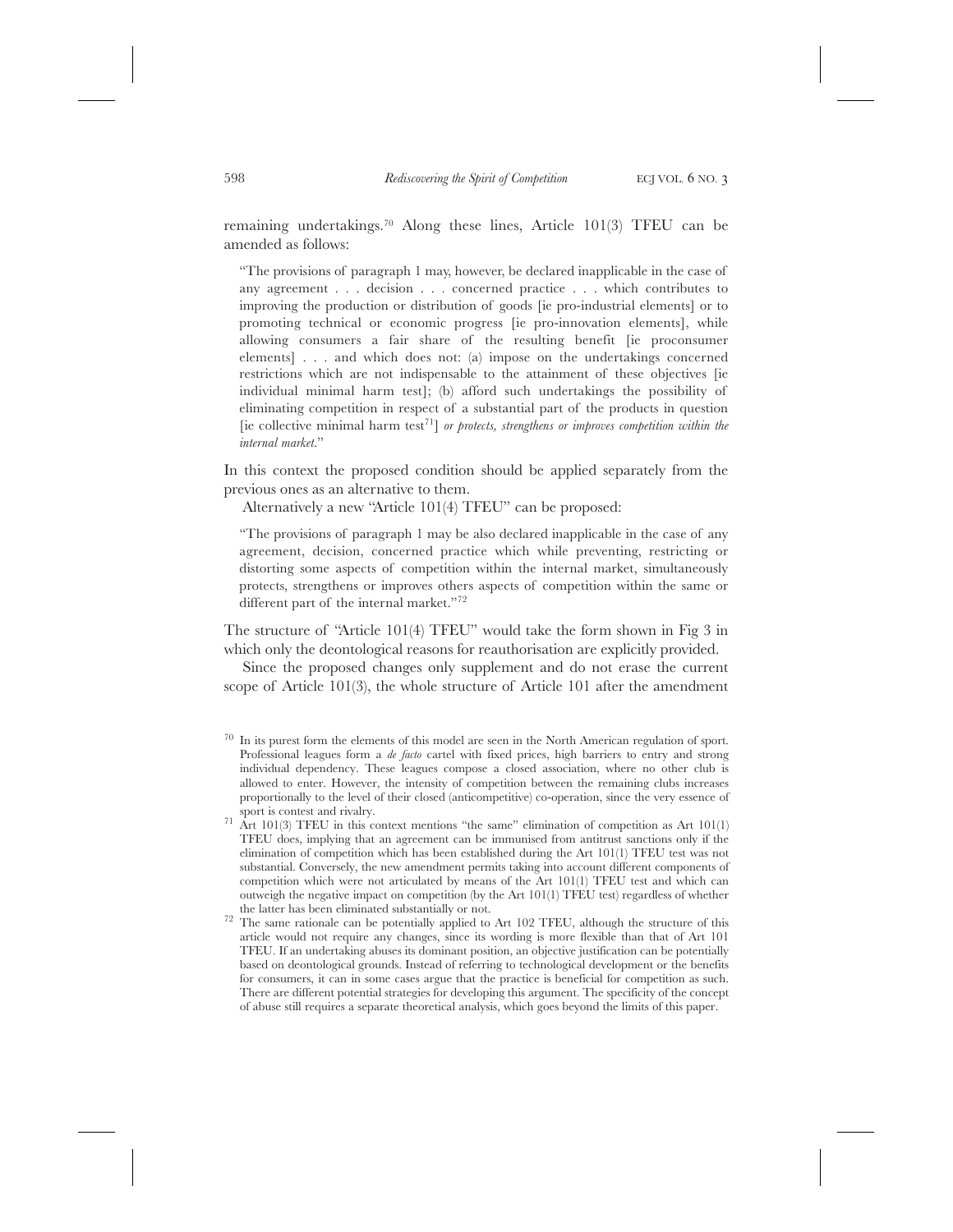

*Fig 4* Article 101(3) and "(4)" TFEU

would take the form shown in Fig 4, where both utilitarian and deontological grounds for reauthorisation will be potentially available.

In the ideological<sup>73</sup> sense, competition in its political, cultural and economic dimensions is recognised as an important European value, grounded in well-established conceptions of liberal democracy. In fact, the political (elections), cultural (free speech) and economic (markets) aspects of competition constitute the keystone of liberal democracy. Freedom is a non-utilitarian category. We do not accept competition because it brings us the best of outcomes by default. Restricting freedom is often more *efficient* than freedom itself, but that does not mean that freedom should be compromised every time that it fails to be efficient. Yet, it does not mean either that freedom can never be compromised for the sake of efficiency.

<sup>73</sup> The term "ideology" is used in its narrow sense (ie a common denominator of the basic values of a particular group/society agreed upon by a "social contract").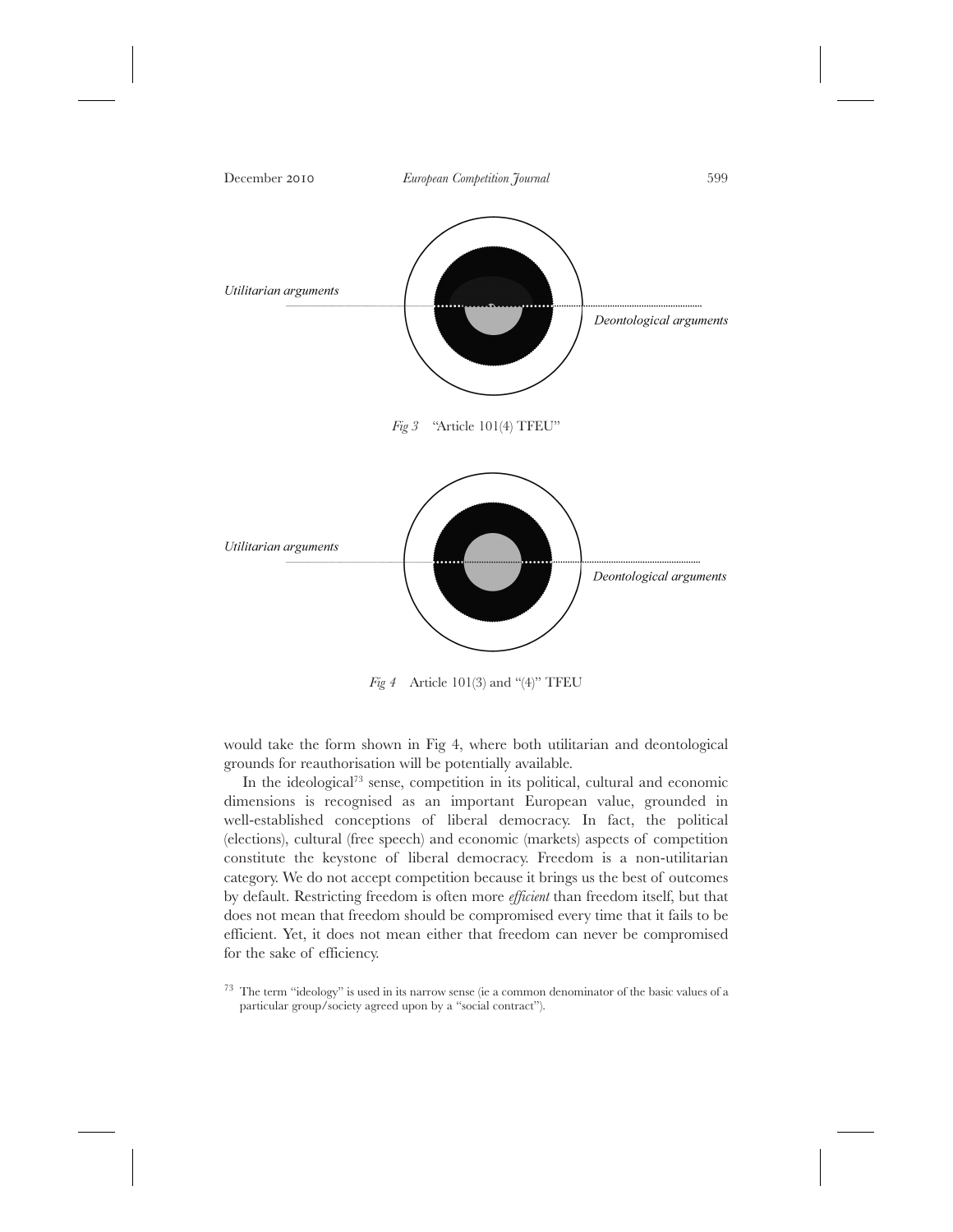In the systemic sense, if something is being balanced against something else, the latter consideration can also include some elements of the former. The regulator always does it on a higher systemic level. Thus, we protect equality-based rights by limiting free speech, but at the same time some of these prohibited free speech practices also receive immunisation from prohibition, because they bring more to free speech than they take away from equality rights. Similarly, we protect consumer welfare by limiting free competition, but at the same time some of these prohibited restrictive practices are to be protected from prohibition, if they bring more to free competition than they take away from consumer welfare (or from competition in different markets).74 Economic competition contains the same systemic features as political competition (free elections) and cultural competition (free speech). Unlike economic competition, both political and cultural aspects of competition already envisage this option.

In the legal sense, the requirements of the amended Article 101 TFEU would merely concretise the objectives of the EU, which explicitly encompass the idea that the EU is based upon the values of liberty and democracy. Therefore, in situations where balancing and compromising of different European values are inevitable, competition should be seen as a legitimate economic value in its own right. In addition this option will enable the proper application of Article 101(1) TFEU, since the balancing test will be conducted according to the wording of the Treaty and not "merely" as a matter of common sense or as a rule of reason.

Arguably this conceptual proposal can be seen as politically ill timed. Indeed, it would also require a substantial reassessment of the present antitrust legislation. The conceptual justification of this approach can still be grounded at three levels: legal; systemic and political.

### **PART III**

### **J. THE BALANCING ACT**

The idea that competition is an independent value does not mean that it should be achieved at all costs. It is not a normative but rather a methodological statement. This paper does not claim that competition should be always prioritised over consumer welfare. However, it does effectively question the utilitarian approach to competition for not even allowing the possibility of such a

<sup>74</sup> P Nicolaides, "An Essay on Economics and Competition Law of the European Community" (2000) 27 *Legal Issues of Economic Integration* 15: "[F]irms compete on many different dimensions. Constraining one or more dimension does not necessarily result in the weakening of overall competition" (but can be sufficient for Article 101(1) TFEU to be applied).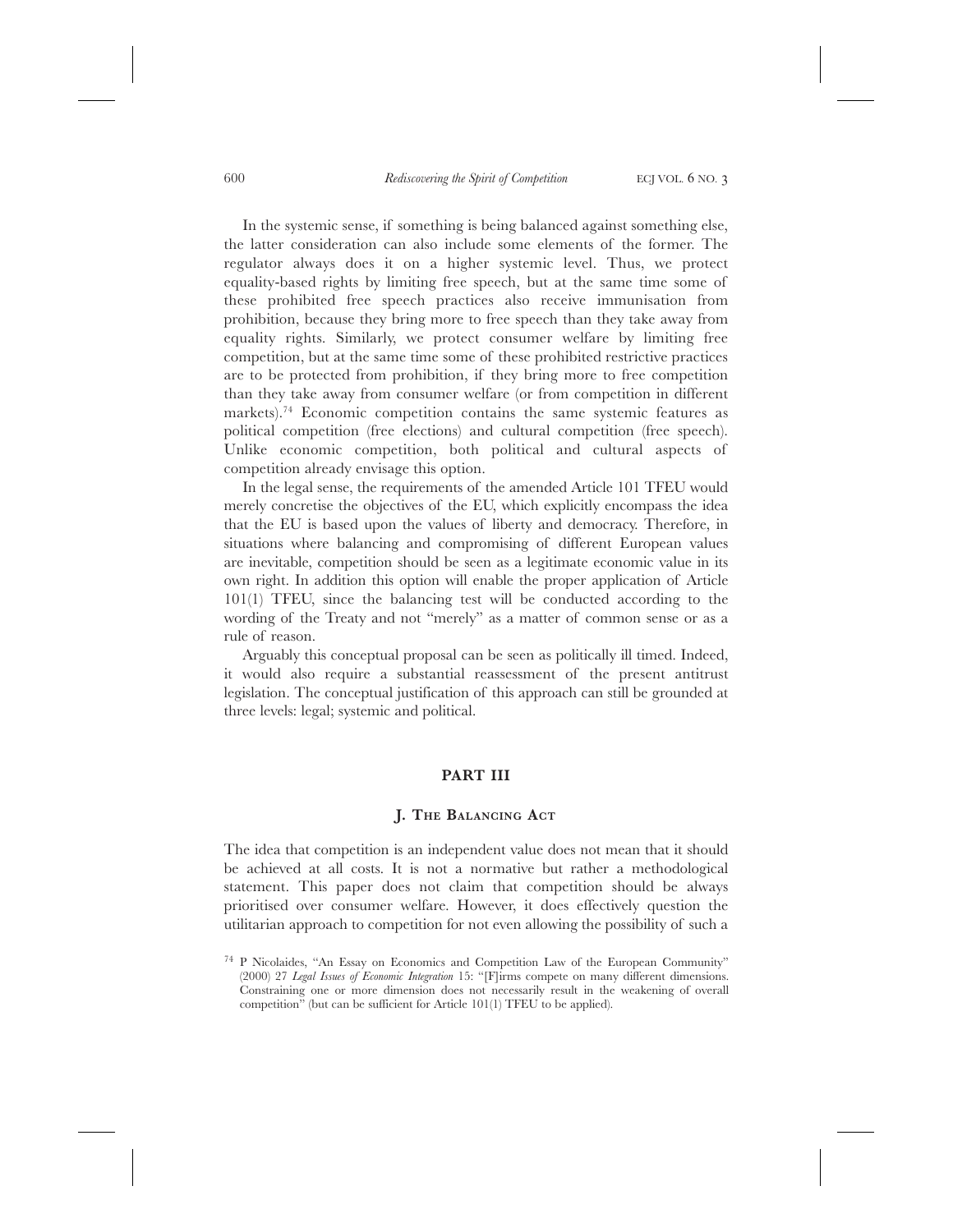prioritisation.75 The lack of legal protection in all cases does not diminish the ontological essence of free competition. Instead, it submits it to the rational choices of policy-makers. The fact that some values have undergone a certain limitation due to the priority of other values, a state of necessity or even shear public ignorance does not mean that they are reduced in their essence.76 This prioritisation has an *ad hoc* rather than a systematic nature, which means that under another set of circumstances another value might be prioritised.<sup>77</sup>

The set of recognised public goals and interests—competition being one of them—is too broad to be coherent. Most of them are "merely" incoherent, some fairly conflicting, whereas others are mutually exclusive. Some regulators are aware of the dilemmatic nature of such reconciliation; others keep trying to bring together the whole spectrum of interests and values by casting them into a uniform and homogeneous system. Each regulator develops its own algorithm of hierarchical priorities and balances. Traditionally, competition—in its economic, political and cultural senses—has been highly appreciated in some parts of the world and, conversely, underestimated and/or oppressed in others.78 It is not the purpose of this paper to give an opinion on which approach to competition is the most appropriate for Europe, since the answer appears to be self-evident. However, this "self-evidence" would be jeopardised were the role of competition to be totally circumscribed by its effectiveness, as is becoming increasingly the case nowadays.79

- <sup>75</sup> Eg Christopher Townley in his comprehensive and persuasive study on Art 101 TFEU (C Townley, *Article 81 EC and Public Policy* (Oxford, Hart Publishing, 2009) acknowledges that "competition policy cannot do everything", and this explains the inevitability of balancing. However, his observations concentrate the balancing analysis on the conflict between consumer welfare and economic efficiency (which are considered as the primary goals of antitrust) on one hand and non-economic, sociopolitical goals (which are sporadically recognised by competition law too) on the other. This implies that deontological "competition-centric" antitrust is only worth mentioning from the historical perspective, merely as an evolutionary period in the history of antitrust, which was de-legitimised by the eloquent phrase of the former EU Commissioner for competition Karel van Miert that "competition is not an end in itself". This rationale does not
- $\frac{76}{10}$  At least, there is no direct proportionality between the level of regulatory ignorance of a given value and its internal axiological importance (even for the same regulator).
- <sup>77</sup> In some cases (eg a "super-injunction" imposed on *The Guardian* newspaper to report on the controversial Trafigura case) security concerns prevailed over free-speech interests. In others (eg the participation of the British National Party in public discussions on the BBC's *Question Time*
- <sup>78</sup> DI Gerber, *Law and Competition in Twentieth Century Europe: Protecting Prometheus* (Oxford, Clarendon Press, 1998), vii:

"Competition is popular—or so it seems. At least politicians and pundits in most places in the world tend to sing its praises and/or acknowledge its necessity. But what kind of competition and what is and should be the relationship between the process of 'competition' and other components of societal life? Despite their importance, these questions have been relatively little explored. Economic interests and ideologies of left and right have often blocked inquiry into

<sup>79</sup> This conceptual conflict has been explored *inter alia* by Richard Posner (RA Posner, *Antitrust Law* (The University of Chicago Press, 2001):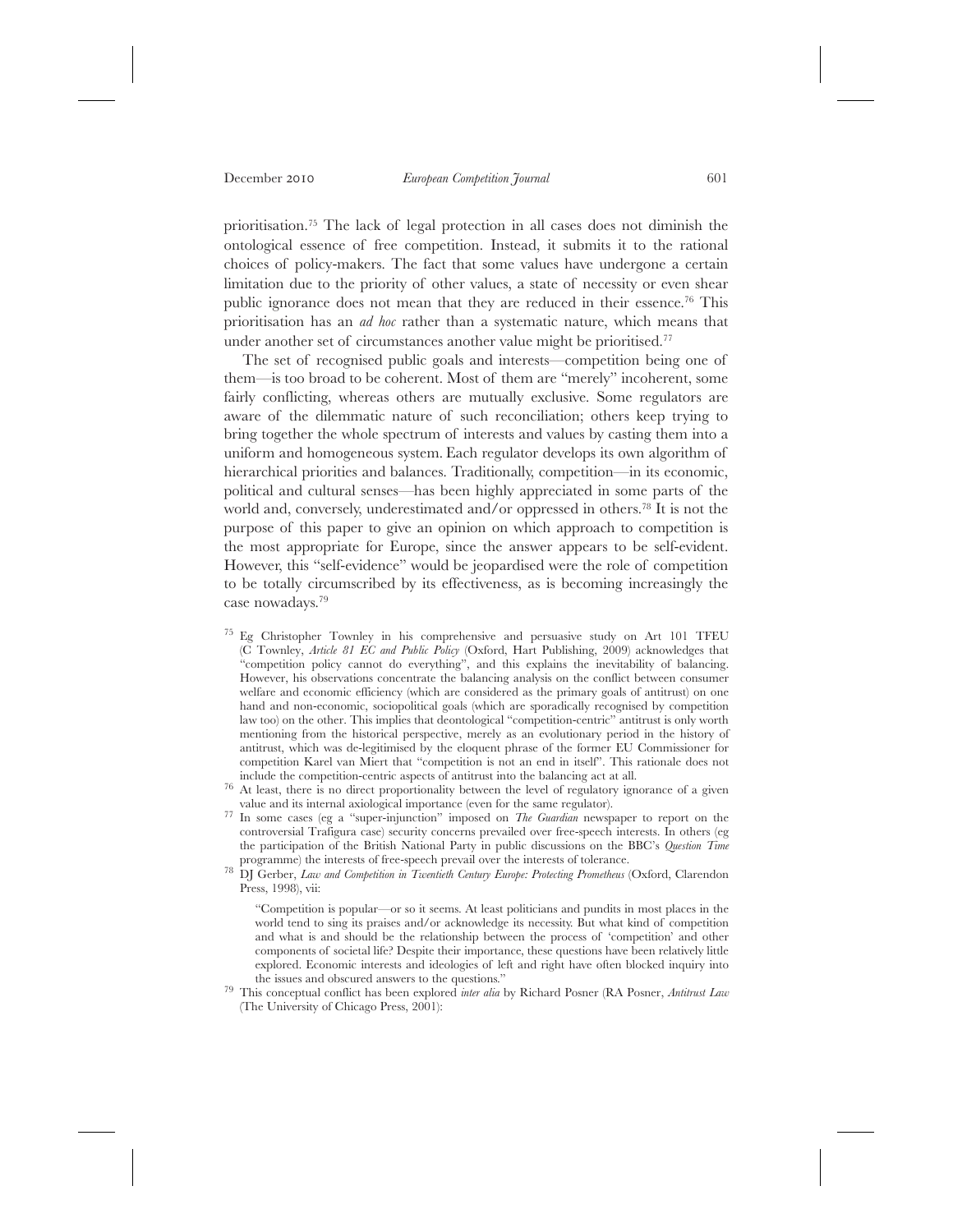The deontological perception of competition does not imply that it has to be protected in all cases and at any costs. The main claim of this paper is that competition should not be predetermined exclusively by an external utilitarian rationale. The scope of the protected rights and values is too broad and their absolute protection would paralyse the functioning of society.80 Therefore tradeoffs are unavoidable.<sup>81</sup> Yet, the fact that some right has not been protected in its entirety does not cancel its validity or its importance for society. Competition and consumer welfare are two fundamentally important economic values. Utilitarian thinkers give a bigger priority to welfare, whereas deontologists place more importance on competition. Not all objectives can be achieved in their entirety and not all values can be fully protected. Likewise, the very notion of "prioritisation of everything" is a *contradictio in terminis*.

## **K.** *DIVIDE ET IMPERA*

The methodology of separation of different values which is applied in this paper is conceptually rooted in the theoretical discussion between legal positivists and natural law theorists. The central problem for this discussion in legal theory is the relationship between law and morality. Positivists argue in favour of their conceptual separation; naturalists oppose this claim. This paper attempts to internalise the approach developed by legal positivists and apply it to the area of antitrust law. It accepts Kramer's argument that "[t]hough legality and morality are of course combinable, they are likewise disjoinable", that "separability does not entail separateness", and that the main contend of the argument about

"If we assume that antitrust policy is to be shaped by economic analysis of the monopoly problem, what is the proper treatment of practices that, while monopolistic rather than competitive, may be more efficient than the competitive alternative? The social costs resulting from monopoly pricing will sometimes be lower than the cost savings generated by such pricing. Imagine a market that is so small in relation to the efficient scale of production that a single firm will have much lower costs than more than one firm—so much lower, indeed, that the profit-maximising monopoly price is actually below the price that would be charged by competing firms . . . Social welfare would be greater if the monopoly were permitted than if it were forbidden, and since, in an economic analysis, we value competition because it promotes efficiency—that is, as a means rather than as an end—it would seem that whenever monopoly would increase efficiency it would be tolerated, indeed encouraged."

<sup>80</sup> T Prosser, *The Limits of Competition Law: Markets and Public Services* (Oxford University Press, 2005) 1: "We live in a world of markets and rights. . . . One of the most fundamental problems facing modern law is how to attempt to reconcile the values of markets, rights, and social solidarity and how to deal with the tensions between them." <sup>81</sup> J Raz, "Legal Principles and the Limits of Law" (1972) 81 *Yale Law Journal* 829–30:

<sup>&</sup>quot;We know not only that principles like 'maximise total happiness' and 'strive to increase equality' may conflict when applied to particular cases, but also that rules may sometimes conflict as well . . . and that they impose obligations which may be overridden in particular cases by contrary considerations."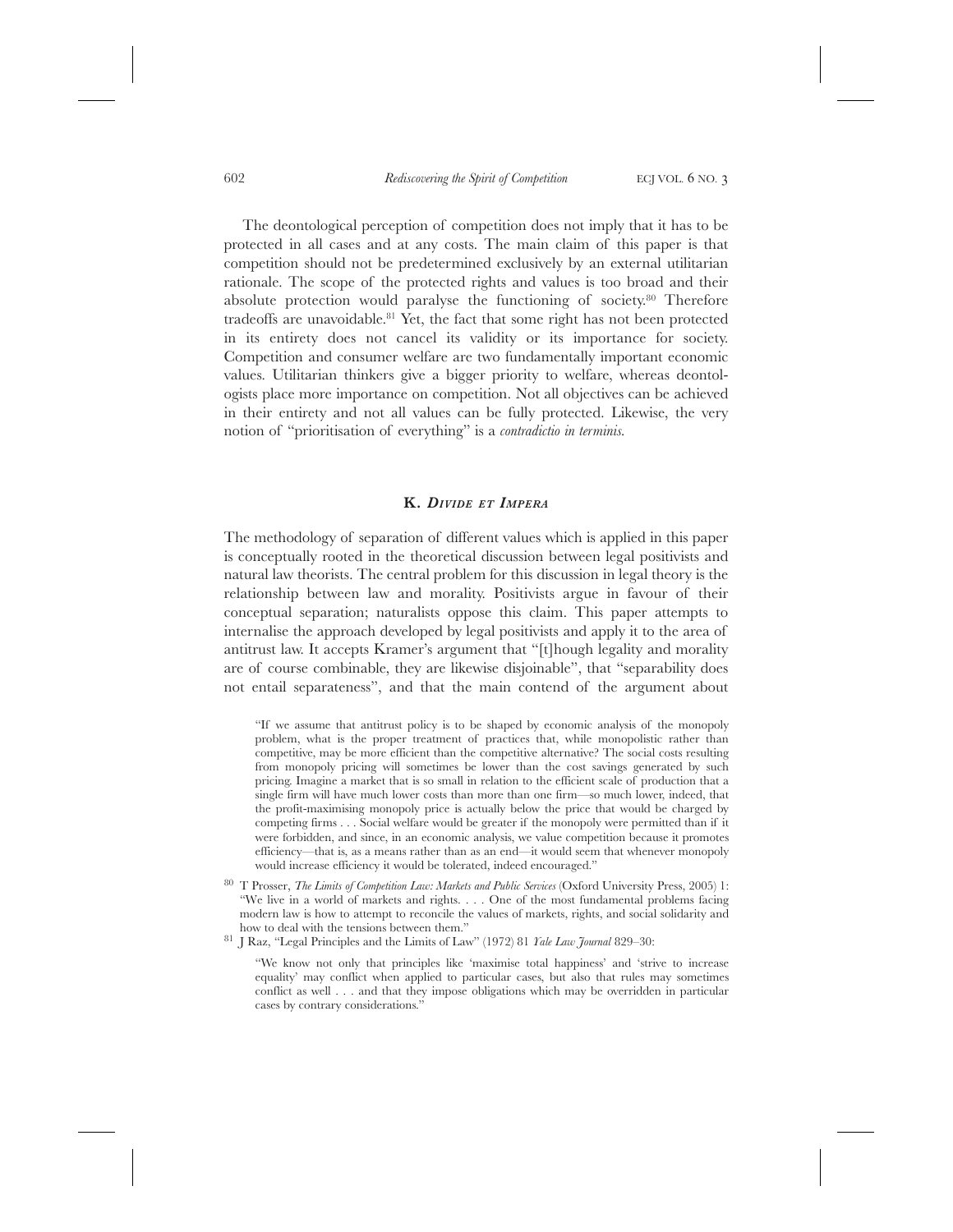separability is not that "legal requirements and moral requirements must diverge, but that legal requirements and moral requirements can diverge".<sup>82</sup> The same methodology is applied in order to separate the deontological meaning of competition from its eventual utilitarian outcomes: they can indeed coincide, they are mutually influenced, but this does not mean that they cannot diverge and therefore be treated as conceptually different phenomena.

There are two ways of reconciling conflicting values (in our case it is a conflict between competition and welfare). The first is monistic, the second is pluralistic. According to the monistic approach, all values should be systematised in a complex hierarchical form. Legal monists claim that values obtain their coherency by being transformed into legal rules. In this way conflicts between them disappear, since legal rules are applied with no reservation. This approach is the most attractive for policy-makers because it eliminates all problems related to the balancing of conflicting values.83 Legal pluralists claim that this reconciliation is rather illusionary. Both in practice and in theory there will always be room for conflicts between different rules, because the more complex a legal system becomes, the bigger is the potential for divergent interpretations. Even very primitive or very mobile systems of norms cannot avoid discrepancies between their different parts. These discrepancies are present in all legal systems; they are natural for law as reflected in HLA Hart's comments on the "open texture" of rules.

As argued above, according to legal pluralists, the tensions between various legal rules are seen as inevitable and, in general, productive. This approach does not even try to eliminate them. Pluralistic interpretation internalises the conflicts of values and offers an alternative way of reconciling them. Instead of an unrealistic attempt to establish a homogeneous hierarchical system, it divides different values for the sake of their independent analysis. The homogeneity of the legal system is always taken here as a never-reaching *aim* and not as a *fact*. Following this separation, the values are explored on their own merits. This operation helps to discover the relevant features of each value. After an internal analysis, the values are proposed to policy-makers, who should reintegrate them by deciding which value is to be prioritised over the others, and to what extent. The decision of policy-makers is inductive in the sense that there is a strong probability that some different value would be prioritised under different circumstances. Unlike the monistic approach, which is a one-step technique, the pluralistic method is a two-step approach, in which decontextualisation is followed by recontextualisation.<sup>84</sup> These stages are synthetically separated for the

<sup>82</sup> MH Kramer, *In Defence of Legal Positivism* (Oxford University Press, 1999). <sup>83</sup> According to Habermas (J Habermas, *Between Facts and Norms: Contributions to a Discourse Theory of Law and Democracy* (Cambridge, Polity Press, 1996) constitutional rights cannot be balanced.

 $84$  A decision-making process of the Commission is an example of this dialectical reconciliation. Thus, each directorate is responsible for its own policy. Internally each is concentrated on the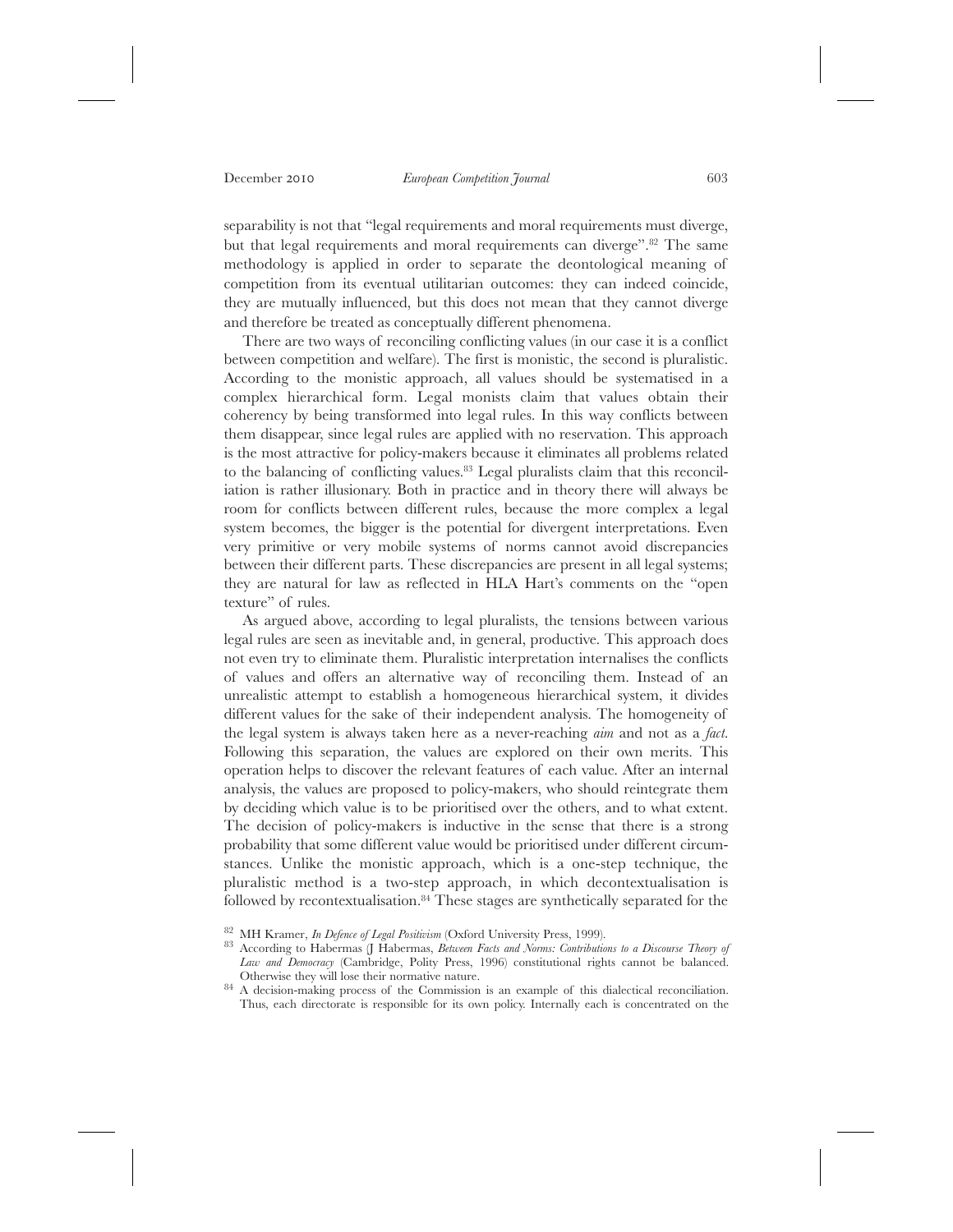sake of analytical investigation. In real life their interdependency often prevents them from being seen separately.

At the first (internal) stage values are explored separately. They constitute close autopoietic self-sufficient systems.85 Each value internally develops its own "language" and "currency" and tries to persuade the decision-maker of its importance (as shown in Fig 5).



*Fig 5* Internal Communication

The *dialogue* between the values and the decision-maker takes the form of a one-way communication: the innovation box claims that any act of the regulator should protect and promote new innovative ideas; the welfare box constantly reminds the regulator of the necessity to increase welfare; the federalist box insists that all policies should include elements of European integration, etc. Internally all policies are explored in each box separately, they evaluate these policies according to their own internal merits. This type of out-of-context internal analysis constitutes the essence of scientific thinking, encompassed into

specificity of its policy. This enables them to undertake a thorough in-depth analysis of all issues related to EU competence. In a second round these values are put on the agenda of the Commission which, as a collective body, decides which societal interest should prevail over the others in each particular case. Each directorate is interested in prioritising the policy that it is responsible for. Indeed, at the external level, each value is traded off against all others. No societal interest is regulated without taking into consideration the resources and capacities of the regulator as well as the cross-interests of other policies. The list of societal objectives is too broad to be consistent.

<sup>85</sup> N Luhmann, *Law as Social System* (Oxford University Press, 2004).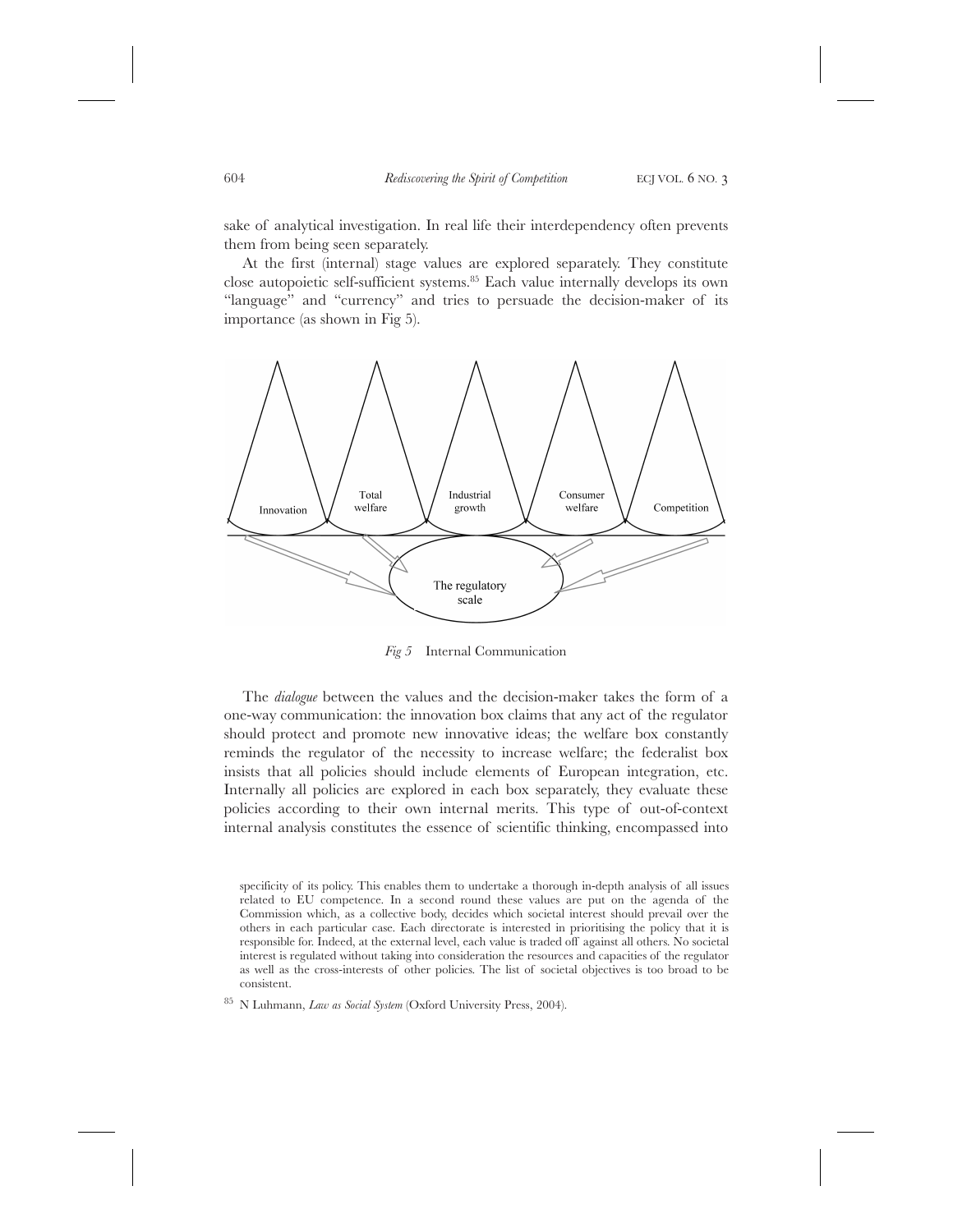the notion of specialisation, which unlike its practical counterpart is preoccupied with *understanding* the problems rather than *solving* them.

At the second (external) stage each value abandons its natural limits and its specific "language" and tries to use all available "languages" in order to be prioritised by the decision-maker (as shown in Fig 6).

If economic competition is not perceived as a value in its own right—as put forward by the utilitarian vision of antitrust—then competition cannot claim its societal importance at the internal stage (Fig 7).



*Fig 7* The Status of Competition in the Internal Communication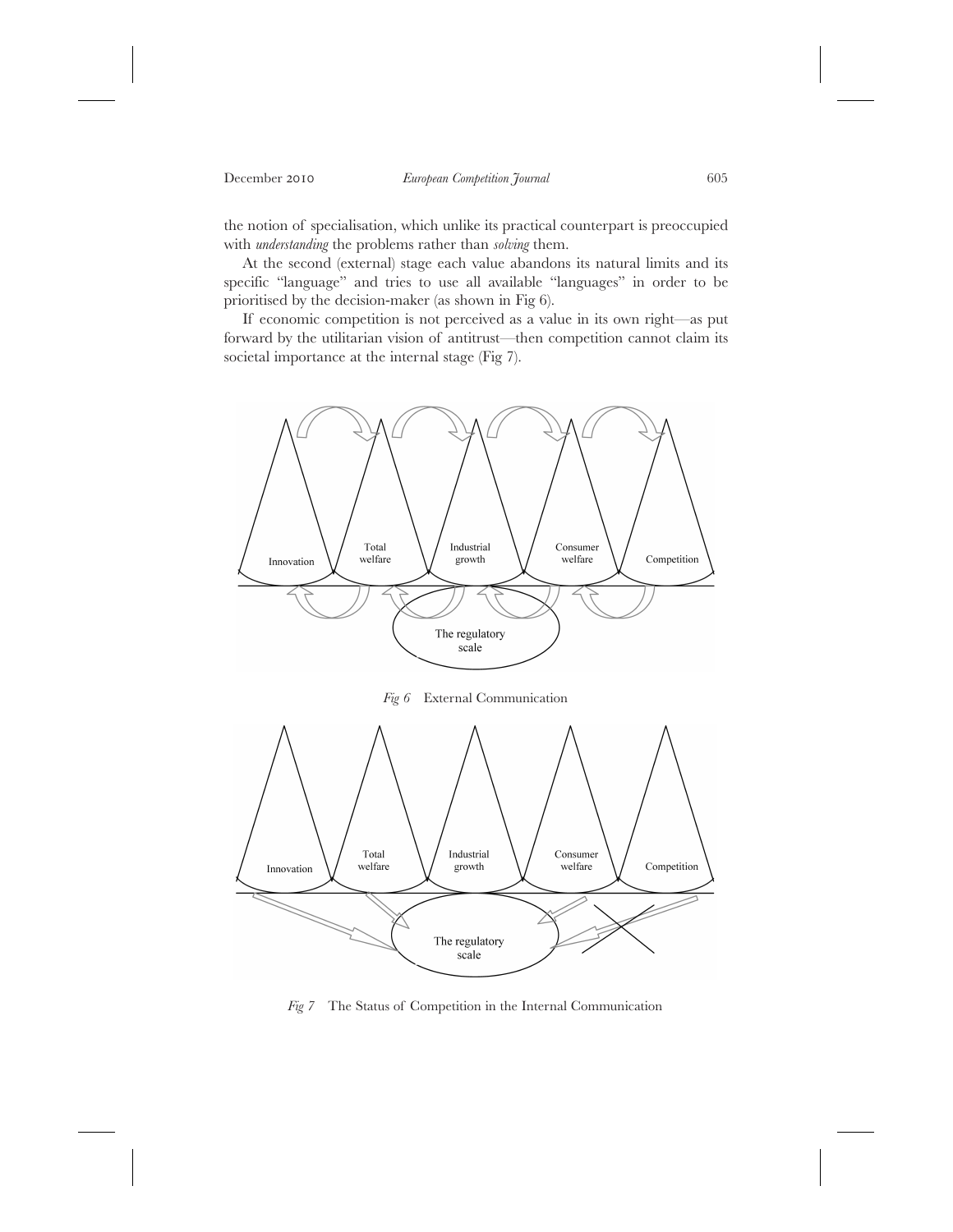It encourages the regulator to create a universal "language" and "single currency" or at least to establish a stable "rate" between the different internal "currencies". However, at the same time, the internal "language" of each value which reflects its specificity and uniqueness also appears in its discourse. Hence, the external "language", "the regulatory Esperanto", is not a substitution for the internal "languages". They dialectically coexist in both dimensions, constantly "translating" each other.

The ensuing *multilogue* between the values and the decision-maker takes the following form: "innovation is good because *inter alia* it increases total welfare and industrial growth  $\rightarrow$  total welfare is good because *inter alia* it enhances industrial growth and innovation  $\rightarrow$  industrial growth is good because *inter alia* it increases consumer welfare and social cohesion, etc, ad infinitum".

Therefore at the external stage, under the current regulatory framework, competition can only claim its societal importance by presenting itself as a tool to increase such utilitarian values as innovation, industrial growth, consumer welfare etc (Fig 8). Other values do not have to refer to or even take into account competition as an independent realm in their attempts to increase their own regulatory significance (since competition is seen only as an external utilitarian means to arguably more important ends).

Therefore, the task of this paper is to raise some awareness about the importance of such internal recognition for competition. It does not claim any exclusivity for the deontological approach, but merely its coexistence on an equal footing with the utilitarian approach. In the area of antitrust this can be achieved only if some space on the regulatory scale is reserved for competition as



*Fig 8* The Status of Competition in the External Communication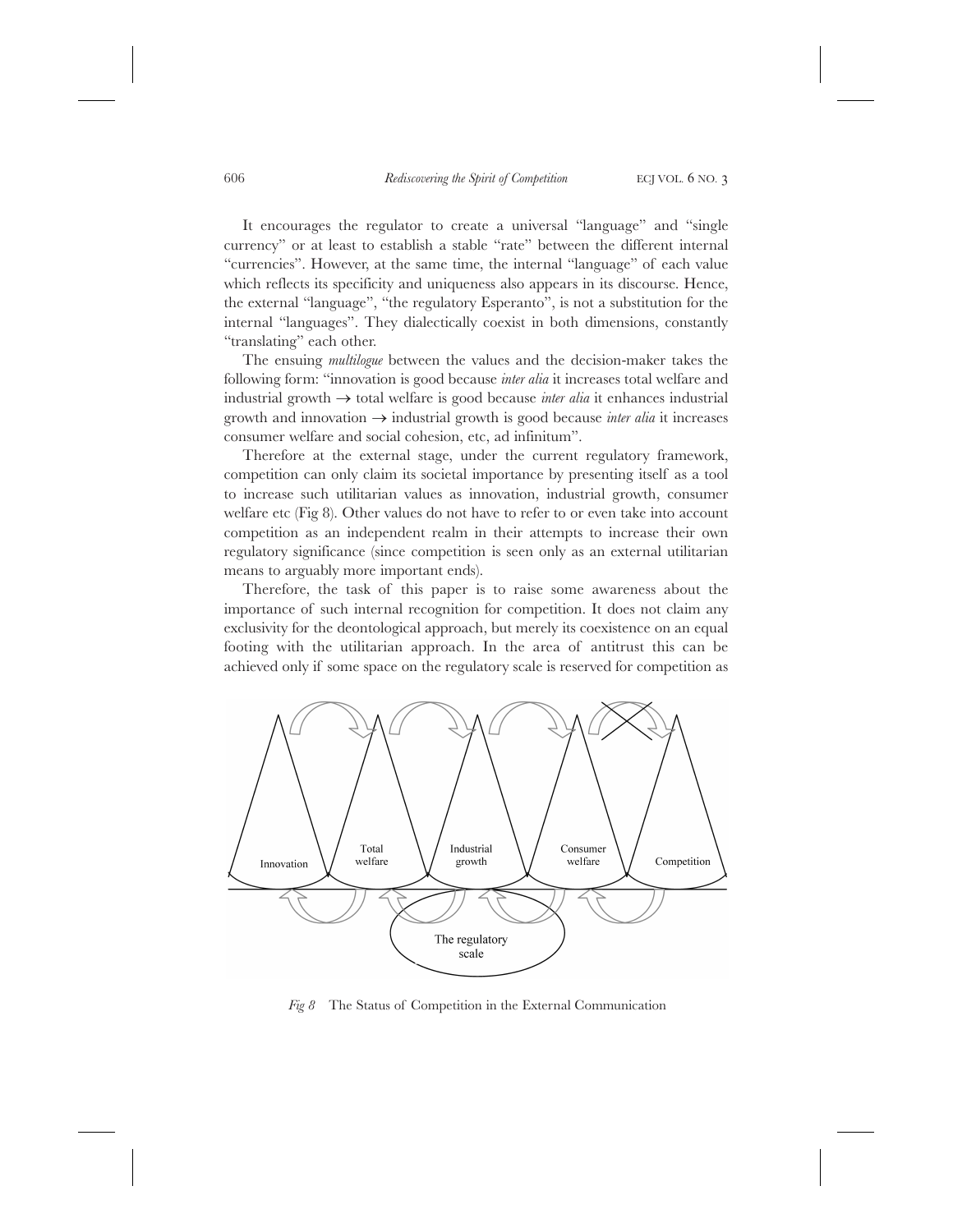a process, as the proposed amendment to Article 101 TFEU stipulates. As already explained, this proposal does not replace the utilitarian conditions of Article 101(3) TFEU and does not deprive the decision-maker of its competence to make choices in the "bounded arbitrariness" framework, since "the provisions of paragraph 1 *may* be declared inapplicable" but they do not have to.

In these circumstances competition cannot expect parity with other regulatory values which hold their internal recognition from the decision-maker. In other words, under the current approach procompetitive aspects of anticompetitive conduct can only be protected when they contribute to the enhancement of other values by using their own "language" (ie "competition is good *only* because it is beneficial for consumers, innovation, growth or integration). Other values do not have to use the "language" of competition in order to reaffirm their legitimacy, because the "language" of competition is not recognised as an autopoietic internal value. For instance, the claim that industrial growth is good because it increases competition can only be made sporadically.

This situation is not unique to competition. Some other deontological values encounter similar problems in their own domains. For example, from the law and economics approach, intellectual property faces the challenge of its utilitarian legitimisation. Accordingly, it is not enough to hold the right to some intangible assets. On top of this, an additional justification is required for property rights on such utilitarian grounds as the protection of incentives to invest, better distribution of goods, creativity or enhancement of innovation. From an utilitarian perspective the possession of the right as such does not suffice.

Fig 8 shows the reason why only the external justification of competition represents the central part of present-day antitrust analysis, and why the "more economic approach" dominates current antitrust discourse. Since competition is refused any claim to internal legitimacy, it cannot expect other values to take into consideration its significance. As a result, the only way for competition to be present on the regulatory agenda is to demonstrate its instrumental relevance for the development of other values and policies. This is more easily achieved by means of economic than legal analysis, because economics relies on well-developed quantitative techniques aiming at reducing all incommensurable values to a single universally understandable "currency".

### **L. CONCLUSION**

The main *substantive* claim of this paper is that, apart from its utilitarian, applied, dimension, competition also deserves to be perceived as an important deontological economic value. On the *methodological* side this paper argues that each value (including competition) has its own internal merits. The reconciliation of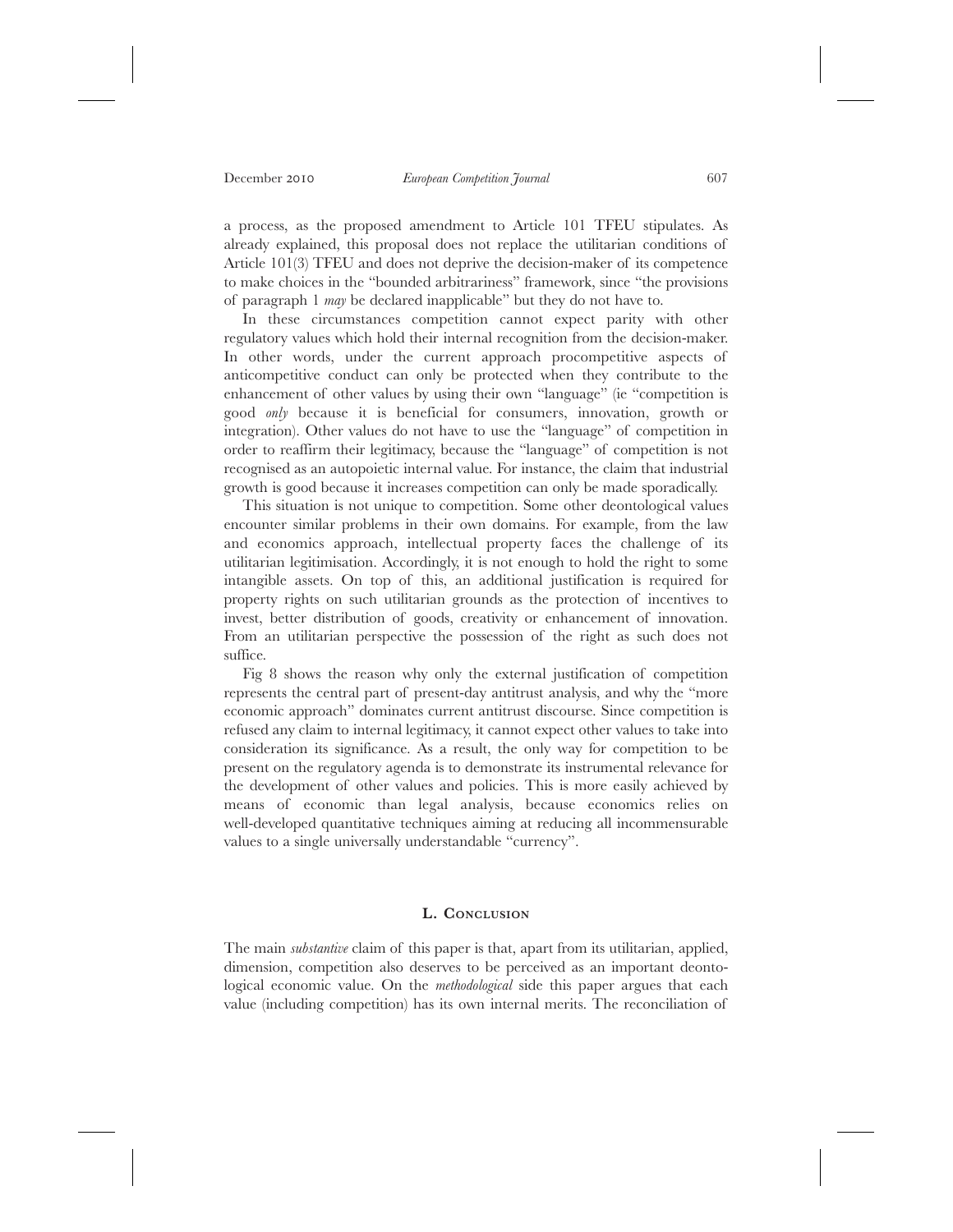competition with other values constitutes a central regulatory task. But this task should not be seen as either the sole or the primary role for the antitrust scholarship. The reconciliation of values is a political rather than an academic exercise. The predetermination of the antitrust doctrine merely by politically sensitive welfare-centric goals diminishes the importance of competition as an independent value. The task of the "competition box" should be more modest. It should refocus its attention on the semantics of the term "competition" in order to provide for this phenomenon sufficient internal scrutiny. All attempts to justify "consumer-centric", "integration-centric" or "environment-centric" antitrust interpretations should be designed and promoted by these respective policies rather than by competition policies.

This paper calls for a higher level of specification in antitrust. It argues that antitrust law should primarily address the questions of the protection and promotion of competition and only explore in an ancillary role the impact of competition on consumer welfare and other economic or political values. By applying the methodology developed by legal theory and political philosophy for the regulation of freedom of speech, it shows on the *comparative* side that economic competition can also be seen as an independent value. The utilitarian assumption that competition is only useful as a means to generate welfare is contestable and can be dangerous. Its literal interpretation would reveal that we appreciate welfare more than competition and, if this is the case, competition will be compromised as soon as we find better ways to generate welfare. This would undermine the very concept of freedom, paving the way for antitrust "philistinism". The one-sided perception of the deontological vision of competition is not acceptable either. Both utilitarian and deontological arguments should coexist and interact within the framework of Article 101 TFEU, as the proposed amendment envisages.

The claim for competition-centric antitrust should not be understood as a proposal to diminish the importance of other values, influenced by competition law. Indeed, sectoral norms do not exist in legal vacuum, but constitute a part of a broader legal corpus. One might have to accept the possibility that all the relevant legal disciplines purportedly increase their importance by reinterpreting the legal meaning of the neighbouring areas. For instance, a norm establishing criminal responsibility for illegal file-sharing belongs both to criminal law and to intellectual property law. The "legal identity" of this norm would become even more multifaceted if, for instance, the file-sharing act has been committed by an underage, mentally challenged refugee. In this case no less than five areas of law could claim doctrinal priority, trying to provide their own internal rationale and discursive narrative concerning the perspective from which the case should be dealt. The very fact that different societal values try to expand their influence by using antitrust rules is thus fairly rational. Such a diffusion of legal meanings is acceptable from the perspective of legal pluralism. However, the problem of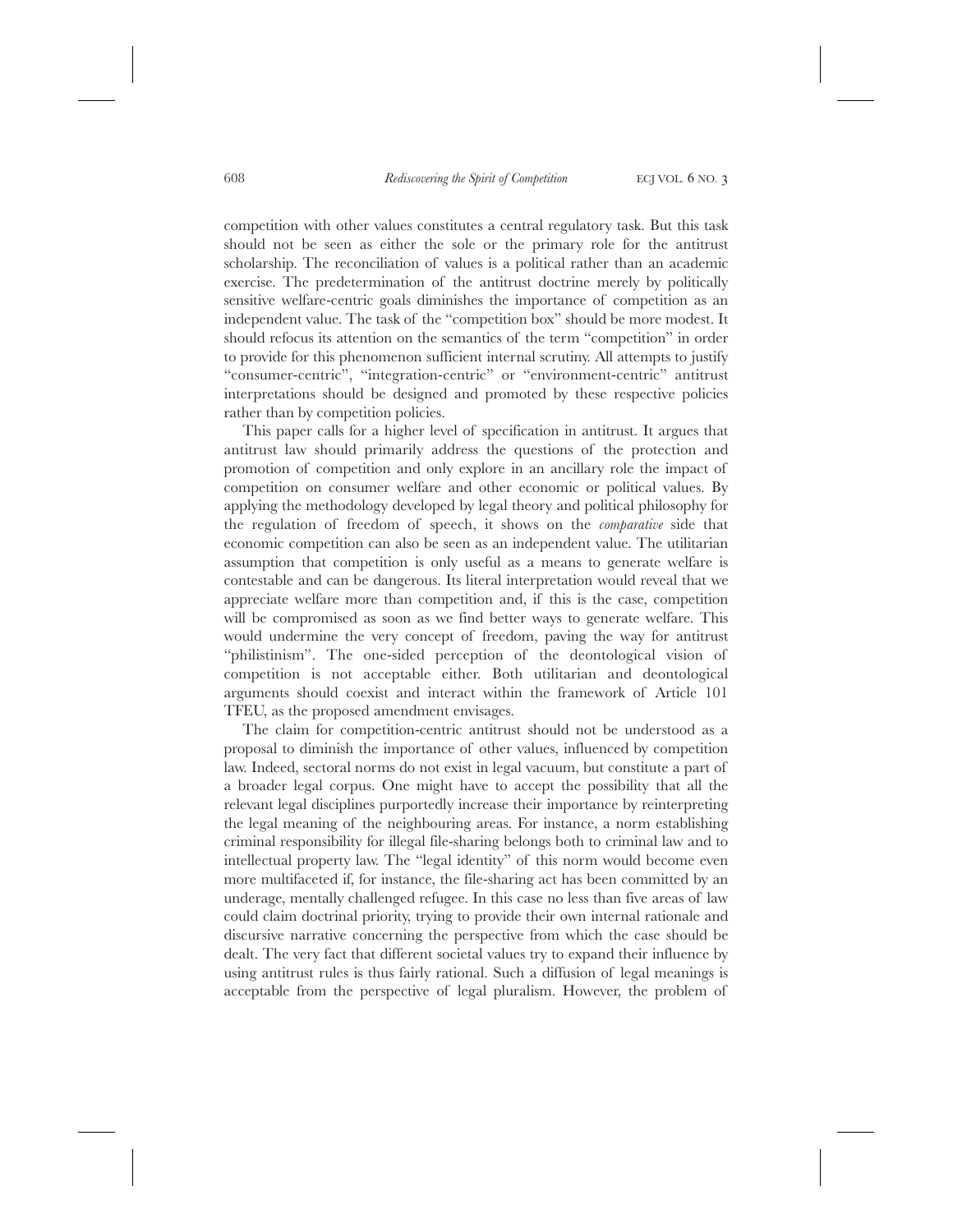modern antitrust lies in the fact that the core, competition-centric, meaning of Articles 101–109 TFEU is becoming barely visible, making way for other societal values, which apart from their external presence in antitrust also hold some place in their own internal value-centric "boxes".

Antitrust has been asked to look "outside the boxes" so often and so persistently that it is about to forfeit its own "box"—competition then becoming as vulnerable as a snail without its shell. What distinguishes competition policy from other European policies is that it appears to lose its own merits by becoming fully subordinated to such external values as consumer welfare.<sup>86</sup> The recalibration of the goals of antitrust policy and the limitation of its ambit to purely competition-related problems can contribute to filling the current gap between the conceptual consistency and practical effectiveness of competition policy.

This paper left aside some important methodological questions of antitrust analysis—eg the "legal certainty v economic efficiency" dimension of antitrust methodology which is being intensively discussed in antitrust scholarship but is not of primary importance for the argument of this paper. It presumes that both legal and economic techniques can be applied in the separate internal analysis of the competitive process. Therefore, the deontological vision of competition should not be seen as an attempt to criticise the "more economic approach". Its task is rather to enhance the "more competition approach". The economic analysis of law is potentially applicable to the development of the deontological aspects of competition as well, although traditional legal instruments are still considered to be more relevant in this respect. It is not the objective of this paper to claim that competition should prevail over welfare. On the contrary, it only aims at defending the theoretical possibility of this option. Likewise, it does not try to develop the notion of competition as such, and it acknowledges that the idea of competition is no less multifaceted and context dependent than its consumer welfare counterpart and requires a separate theoretical investigation.

Finally, the re-establishment of the deontological elements of competition could have significant practical implications. For example, defendants could rely on an additional criterion for reauthorisation of otherwise prohibited practices. This would also impel undertakings—and in particular those with significant market power—to design their commercial activities in a way that could bring some benefits for the competitive process in other relevant markets. In doing so, public regulators will *de facto* share some parts of their duty to protect and promote competition with private industries without sharing their competence to intervene. The logic of "Article 101(4) TFEU" does not change the existing

<sup>86</sup> P Lowe, "The Design of Competition Policy Institutions for the 21st Century—The Experience of the European Commission and DG Competition" (2008) 3 *Competition Policy Newsletter* 6: "In the Commission's view, the ultimate objective of its intervention in the area of antitrust and merger control should be the promotion of consumer welfare."